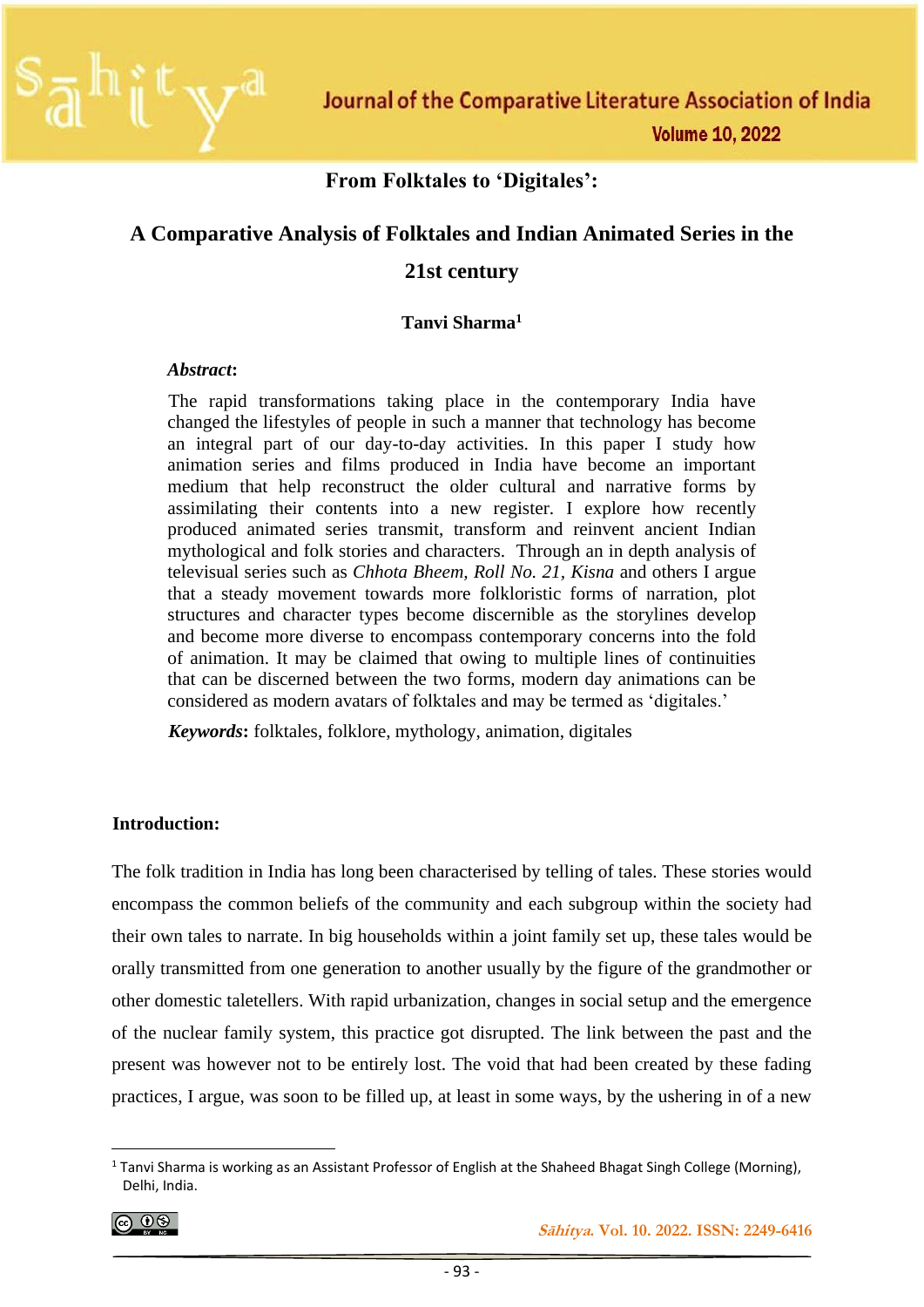media. The rapid transformations in the contemporary socio-cultural milieu of India have changed the lifestyles of ordinary people in such a manner that technology has become an integral and crucial part of our day-to-day activities. With increased sophistication of technology and a steady movement towards the era of digitization, the virtual world has increasingly started to shape and condition the minds of today. In this paper I study how at this juncture, the animation series and films produced in India have become an important medium that help reconstruct the older cultural and narrative forms by assimilating their contents into a new register.

In the last two decades, the Indian animation industry has seen an unprecedented spurt of growth and development. Although animation is by no means new to India, it has now become an integral part of our popular culture and collective imagination. In this paper I explore how recently produced animated series transmit, transform and reinvent ancient Indian mythological and folk stories and characters. Through an in depth analysis of televisual series such as *Chhota Bheem, Roll No. 21, Kisna* and others I argue that one can observe in them a steady movement towards more folkloristic forms of narration, plot structures and character types as the storylines develop and become more divergent to encompass contemporary concerns into the fold of animation. It is my assertion that owing to the multiple lines of continuities that can be delineated between the two forms, modern day animations can be considered as modern avatar of folktales. Therefore, I believe it would be apposite to call this highly popular and entrancing culture of telling tales in digital form through animation for the contemporary times as 'digitales.' That such a negotiation should be possible and successful in a subcontinent like ours also has definite reasons. Deva elaborates upon the peculiar form of 'modernity' experienced by developing countries such as India where development has been so rapid that the "overlapping of different cultural-eras, has brought vigorous folk traditions in close proximity to modern forces;" (Deva 4). The recently produced animated series are possibly the finest expressions of the forms newly synthesised in such an environment.

As these animations draw heavily on mythologies that deal with the formative myths of the Indian culture, an interrogation of their adaptations into the modern times helps one understand the changes that have occurred in the fundamental beliefs of the community. A change in the people's conception of divine/heroic can be delineated in the new ways in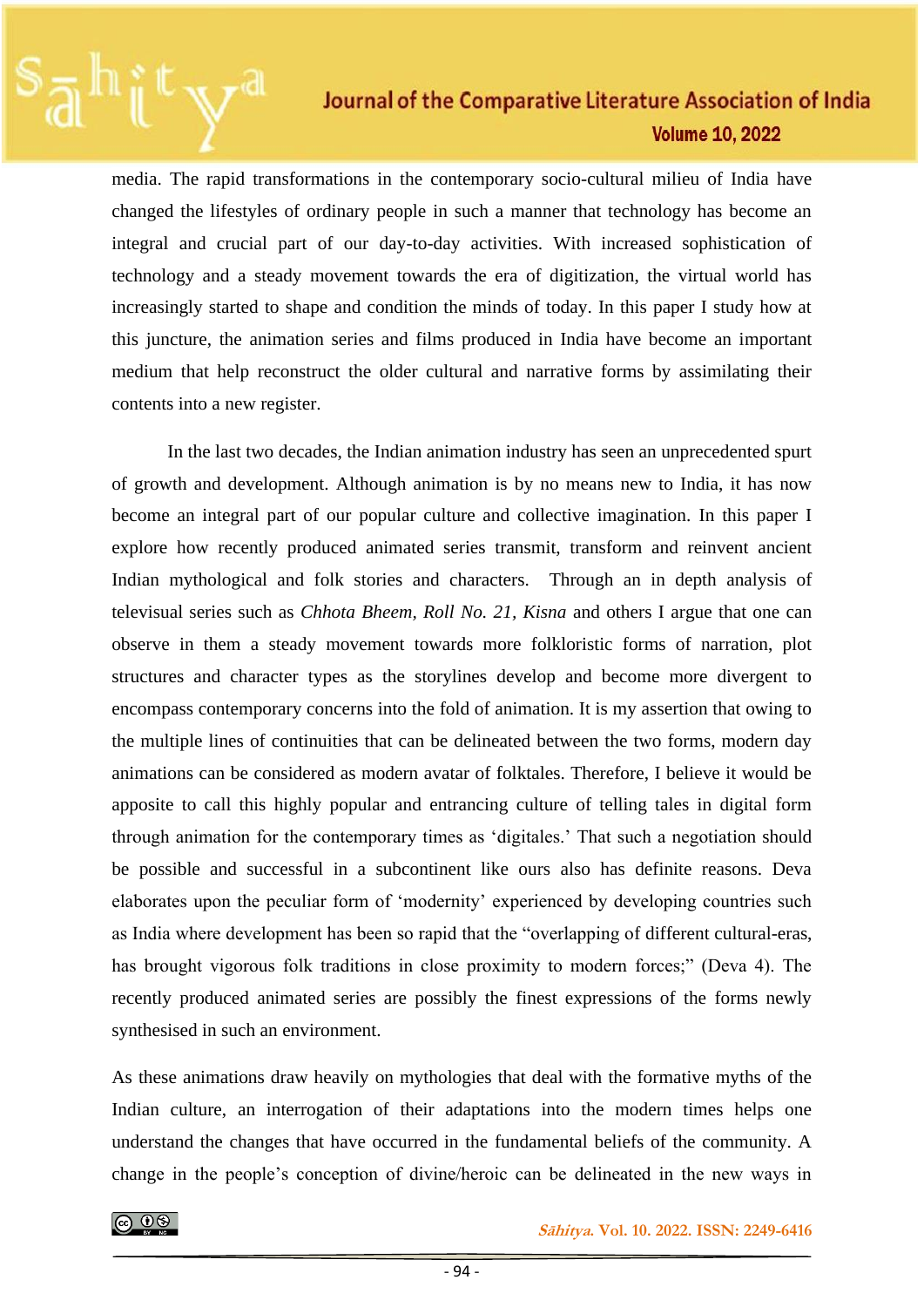which they seek to portray their gods/legends during the present times. Moreover, not only are these animations an experiment in divergent ways of story making and storytelling but also an exercise in identity formation. As Indian animation industry seeks to create for itself a distinct identity in the global market, these narratives become a rich site for cultural exchanges between the past and the present, the local and the global and the old and new, and these intersections form another point of enquiry in this paper.

#### **Folktales Then, Digitales Now:**

Folktales are variously characterised as simple stories, often handed down orally, embodying the cultural beliefs of the community they are a part of. They form a large section of the traditional mass media alongside folk songs, riddles and proverbs that together reflect on the collective aspirations, anxieties and concerns of all sections of the community. Though the ancient epics, the *Mahabharata* and the *Ramayana*, are the bedrock from which all of India's literature and art forms emerge, they can themselves be seen as a collection of tales coalesced together with an overarching framework. The multiple versions of the *Ramayana* and the *Mahabharata* attest to the fluidity and adaptability of these centuries old epics. The tales that form a part of the epics often in turn become sources of new legends and stories. "In all stages before and after the one in which it was given an epic form" the *Mahabharata* and *Ramayana* have "belonged to the folk tradition" after all, asserts Nanavati (Nanavati 7). Therefore, even though the influence of the epics can be clearly delineated in contemporary animations, they are also in constant dialogue with the folk traditions that have always surrounded/accompanied these epics. Moreover, "classical and folk,'" argues Ramanujan, should not be understood as "terms in simple opposition, but instead they should be seen as parts of a line, a continuum of forms, the endpoints of which may look like two terms in opposition" (Ramanujan 429). Keeping this in mind, in the following section I go on to explore how Indian animation looks back towards folktales as a source of inspiration for multiple aspects of its current form.

The authoritative Sanskrit texts of the epics like Valmiki's *Ramayana* are marked by a certain rigidity of characterisation and codification of the narratives. In contrast the folktales that surround them are much more fluid in nature and ever growing in number. "The Indian epics, for instance, are known to most Indians not through Sanskrit originals but through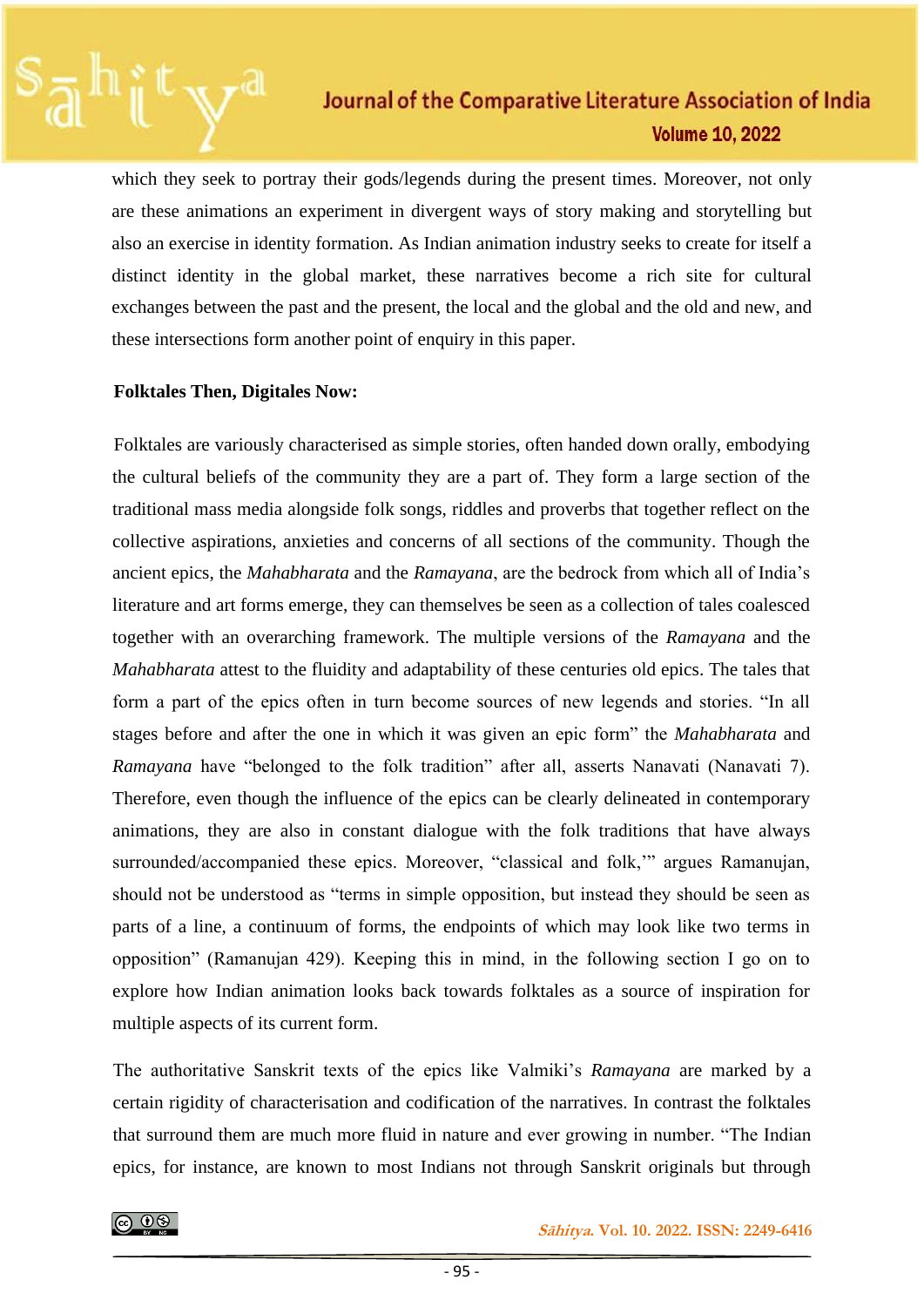regional retellings and oral versions often sung and enacted by the lowest castes...with characters, incidents not found in the Sanskrit texts," points out Ramanujan (Ramanujan 465). With the need to produce fresh episodes for the televised series and find new stories to cater to an expanding audience, it is natural that a strict adherence to the Sanskrit texts would prove to be a limitation for the animators. Consequently a move towards folkloristic elements is much preferred as it affords space for adaptation and innovation, which is the hallmark of all folk narratives. Folk tales adapt and change with the changing ideas and conceptions of the community. Contemporaneity is an essential part of their makeup. I argue that Indian animation series could be regarded as a digital avatar of the traditional folktales. One can observe in them a constant criss-cross of characters, motifs and tropes, global and intermedial references and allusions in order to remain relevant to the current generation. As a result, in them, Ganesha and Krishna can freely enter the narratives of Bheem and Hanuman and their adversaries can range from mythical Danavas/Rakshasas or wild beasts to evil scientists or aliens.

As most of the characters that we see in these animations are already invested with a host of popular narratives, cults and rituals, by borrowing these associations the representation of the characters in the animations remains folkloristic. The animations exploit the pre-existing narratives and create new meanings thereby modifying the manner in which the younger generation perceives these mythical heroes/characters. Kris from *Roll No 21<sup>2</sup>* though implicitly connected with lord Krishna borrows little else from him than a magical peacock feather, a blue skin tone and an adversary whose name is inspired by Kansa. Yet the image of the mischief-maker attached to Krishna is alluded to time and again in the characterisation of the new hero. *Chhota Bheem* <sup>3</sup> inspired by the Pandava prince in the

<sup>2</sup> *Roll No 21* is animated television series produced by Cosmos Entertainment that aired on Cartoon Network in 2010. The show is available in [English,](https://en.wikipedia.org/wiki/English_language) [Hindi,](https://en.wikipedia.org/wiki/Hindi_language) [Telugu](https://en.wikipedia.org/wiki/Telugu_language) and [Tamil.](https://en.wikipedia.org/wiki/Tamil_language) The series consists of 6 seasons with 142 episodes as well as some movies. The series centres on a little boy name Kris who lives in a modern day orphanage/boarding school named Mathura Anaath Ashram, which is headed by Kanishka, an Asura in disguise who plans to destroy the whole world with the help of his minions. Gifted with a magical flute and a feather blessed by Lord Krishna, Kris protects his classmates from the evil plans of Kanishka. The series is a modern take on the Krishna- Kansa rivalry.

<sup>&</sup>lt;sup>3</sup> Chhota Bheem created by Green Gold Animations aired on Pogo TV in 2008. It is a series about an adventurous and fun-loving nine-yearold boy called Bheem, who is gifted with extraordinary strength. This power is a boon for Dholakpur, Bheem's village, which is constantly under threat. Bheem loves food and has a special weakness for laddoos, which in fact, give him a surge of energy and make him even stronger than he is. Along with his group of friends, Bheem always sets out on new adventures setting things right, helping the poor and punishing evildoers wherever he goes. Available in multiple Indian languages, it has risen to fame and become a pan Indian character.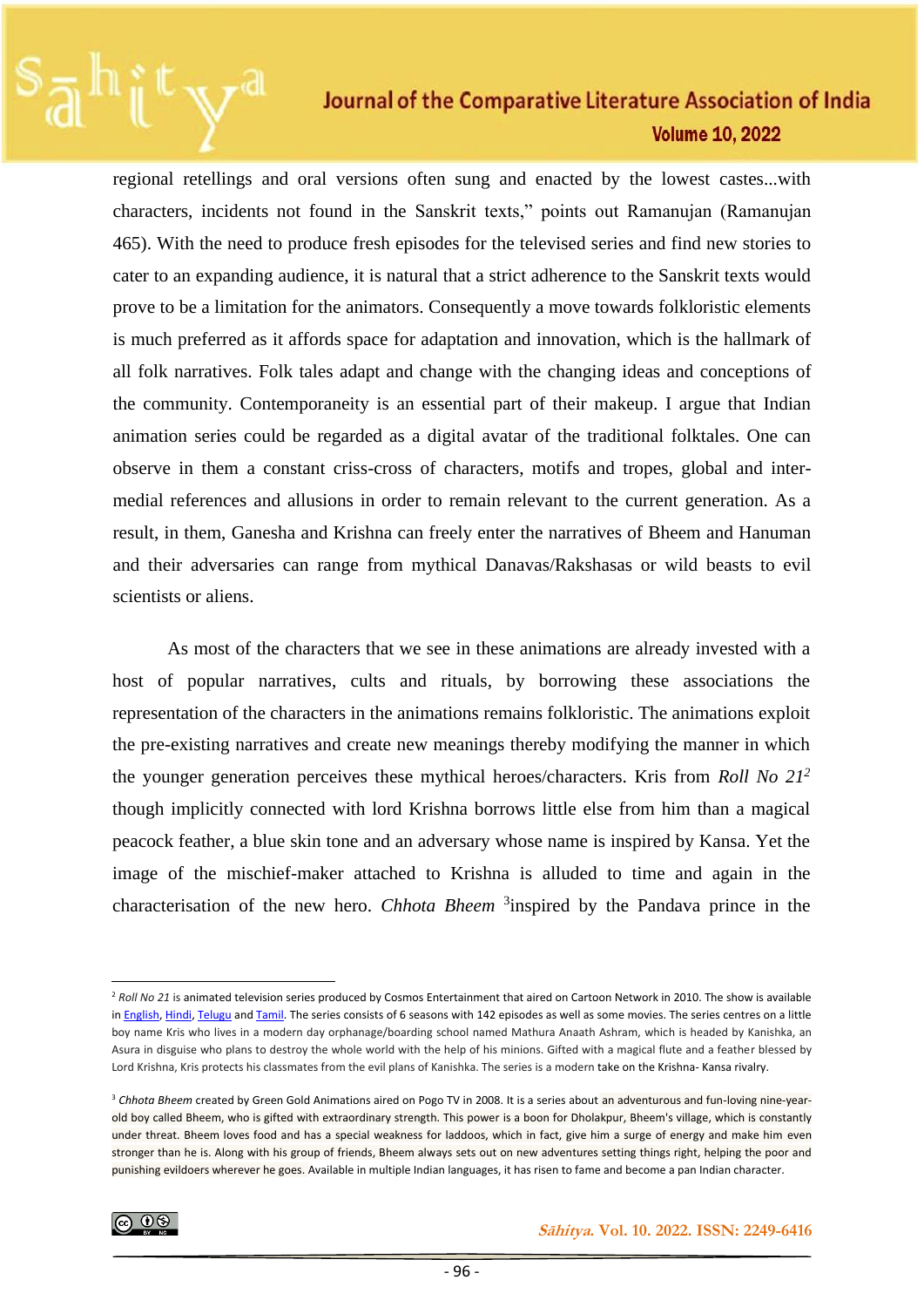*Mahabharata*, is also mighty like his precursor but has a distinct character of his own which is not hampered by the experiences of the prince from the epic.

As has been the case with the ever evolving folk tales "the signifiers, whether they are images or characters or episodes or even so called structures and archetypes, may be the same in different periods and regions, but the signification keeps on changing"(Ramanujan 493). Similarly, even though animations use the names and make allusions to the mythic heroes, the narratives they create around them project vastly different sets of beliefs from what the older variety of folktales wished to communicate. The folktales were comments upon a society very different from ours and were propagated through word of mouth. On the other hand, the animations under review are supposed to comment on modern society, and intervene in an understanding of the contemporary world. Moreover, since they are communicated via the Television, they interact with other popular visual mediums and are constantly influenced by them in return. Added to that are allusions to global trends that the medium of animation is saturated with, for instance, the trope of the superhero often has immense influence on the way the mythic heroes in Indian series are reconceptualised. The animated texts that I look at in this paper strive to create new stories and through their contemporising impulse they try to participate in the world of today. More importantly, they hope to create a distinct Indian identity on the global stage and compete against western cultural products with something they hope to identify as authentically Indian, even though one must point out that the formulation of this national identity is fraught with communal and religious bias.

Just as folklore is known to grow and change with the times, these animations keep alive the concern with contemporaneity and try to maintain their relevance by including into the narratives references, allusions and incidents that the modern audiences can relate to. These references range from discussions about current affairs (like the successful launch of the Mangalyaan), a dialogue with contemporary popular cinema or the all too real concern for environment conservation. The heroes in these tales do not only fight against supernatural demons of the past but also against the current crises of pollution and try to find solutions for the problems that the world faces today. Bheem, for instance, has malfunctioning technological inventions, aliens and wild beasts to combat with whereas Kris shows a brave front to evil scientists, wicked teachers, school bullies and kidnappers. Unlike western

 **<b>8 S** $\xi$  **S** $\xi$  **S** $\xi$  **S** $\xi$  **S** $\xi$  **S** $\xi$  **S** $\xi$  **S** $\xi$  **S** $\xi$  **S** $\xi$  **S** $\xi$  **S** $\xi$  **S** $\xi$  **S** $\xi$  **S** $\xi$  **S** $\xi$  **S** $\xi$  **S** $\xi$  **S** $\xi$  **S** $\xi$  **S** $\xi$  **S**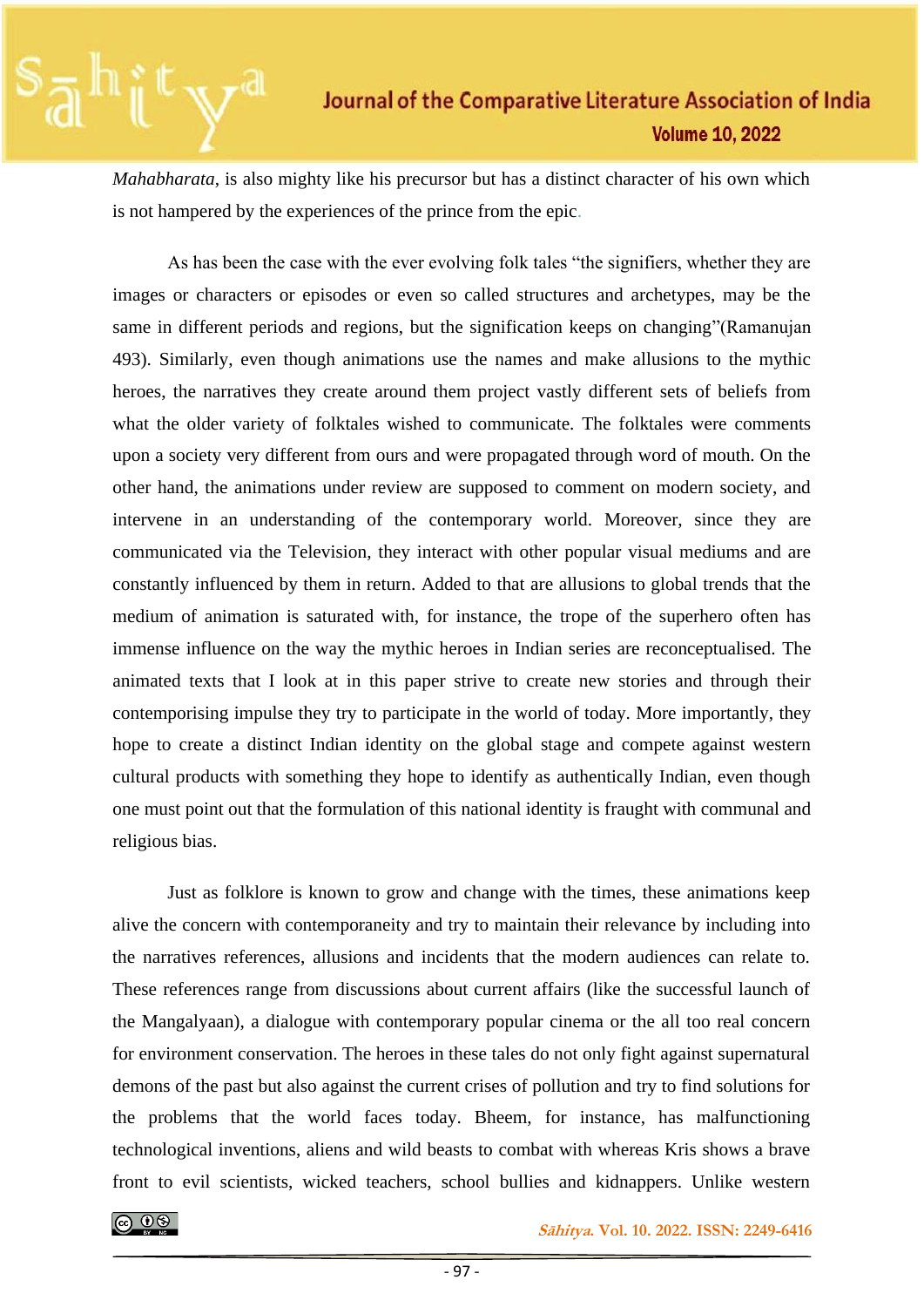popular animation films such as those produced by Disney and Pixar which chart out coming-of-age journeys of the main protagonists, wherein the characters grow and evolve; the characters to be found in Indian series are much more static in nature.<sup>4</sup> That however is not because of lack of imagination of the producers but because of the structure that these narratives follow. Propp comments how in folktales providing external motivations is completely, " non-obligatory" (Propp 15). The animated series replicate this principle of narration and avoid giving too many explanations for particular actions of the characters involved. Since all characters can be easily identified as black or white, good or evil, the need to offer comprehensive motivations for each action is done away with to serve the purpose of an action-oriented plot line.

In folk tales, as characterised by Propp, there is always "one character (that) is central, and around him and his actions are grouped other people, his opponents, helpers, or those whom he saves" (Propp 22). In children's tales especially, this principle becomes critical and can be seen at work in the fables and parables that make up collections like the Panchatantra, Jaataka and so on. The simplicity of the tale lets the creators focus on the theme/messages and moral values that they wish to instil their young readers/ listeners with. The creators of the contemporary series have been quick to understand the usefulness of such an emphasis and follow it reverentially in most of their productions. Singularity of emphasis and pronouncement of clear moral messages at the conclusion not only makes the stories easy for the children to understand but also makes it far easier to acquire parental approval and wider acceptance for the content being pitched which gets translated as infotainment rather than mere entertainment and therefore of greater value for the younger audiences. In contrast to the complex plot-structures of the epics or classical literature, therefore, most of the animated tales offer simple, but interesting storylines For instance, each episode of *Chhota Bheem* focuses on a single crisis and unfolds the hero's attempts to resolve it.

Propp further points out that characterised by an "exceptional dynamic quality of action" folktales only focus "on those persons who contribute to the development of the plot" (Propp 22). Following this custom, in *Roll No 21* we do not meet any of the other teachers of Mathura Anaath Ashram School apart from the two reincarnated demons Putana and

ெ 0

<sup>4</sup> For instance, *Tangled* produced by Disney in 2010 is based on the story of Rapunzel published by Brothers Grimm. The film however adds to the simplistic tale new characters such as Flynn Rider and complicates the narrative by providing each character, whether old or new, with a well furnished backstory, fresh associations and idiosyncrasies and newer challenges that they have to face and overcome.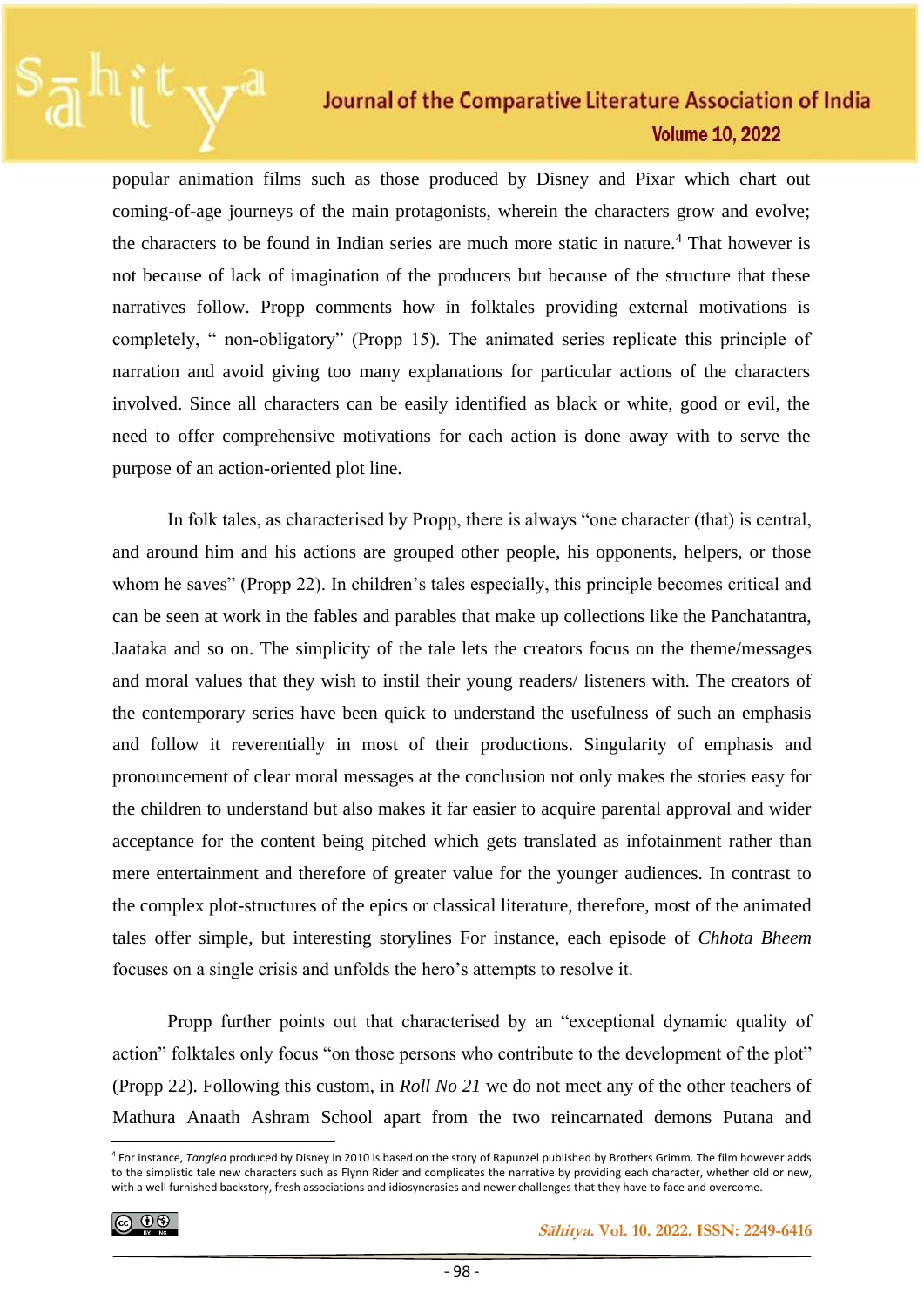Tarkasur from Krishna legends who are constantly colluding with Kanishka to find new ways to trouble the children. Similarly, the only children we meet in Dholakpur are Bheem and his friends. Akin to folktales, then, these animated-texts do not "deal with personages who are introduced for the sake of a milieu or society" (Propp 22). In fact even the visual register attests to this paradigm, as whenever crowds have to be portrayed, they are only shown in the background painted in black and white, many with identical faces revealing their subordinate and superfluous status. Furthermore, the emphasis on action, time and space are also managed in these animations in the same way as prevalent and practiced in folktales. In folktales action dominates the plot, and the space where the hero functions and performs is important for the narrative. Propp observes that folktales follow a narrative pattern wherein "unity of space is inseparable from unity of time. Like space, time in folklore cannot admit interruptions. Pauses do not exist. If the hero's action is stopped, another personage swiftly takes it up. Once begun, the action will rapidly develop to its conclusion"(Propp 24-5). Taking cue from these principles, hardly are the animated tales ever divided into parts to be followed up in subsequent episodes. Although gods and the supernatural beings do intervene directly in the human affairs in the series like *New Adventures of Hanuman<sup>5</sup>* and *Roll No. 21*, the focus is completely on action, not on philosophical dictates abided by or cosmological significance of the personages in question. Moreover, akin to folktales that rarely speak of "lives before birth and after death", the opening episode of *Chhota Bheem* for instance does not provide an originary tale related to the birth of Bheem or any explanation for the attainment of his superhuman strength (Propp 14). He is just there, so also the space and time in which he exists as a given fact, to be accepted without questions.

It is the character of mythologies to be "imbued with philosophies and metaphysics, while folktales present deep yet homely paradigms, psychological problems and resolutions, childhood fears and consolations"(Ramanujan xix). The animators keep this in mind when they weave simple stories wherein the children solve mysteries and catch thieves successfully at the conclusion, but deeper psychological questions that probe into the psyche of these evildoers are never raised or pondered upon. Things are kept simple and "action is always

<sup>5</sup> *New Adventures of Hanuman* produced by Percept Pictures was released in 2010 on POGO. A spin off on their successful movie, *Hanuman Returns*, the series tells the story of a little boy called Maruti who lives in the village of Pawanpur. Lord Hanuman has gifted to Maruti a divine mace locket, which helps him turn into Bal Hanuman whenever the village is in danger. He has been charged with the duty of protecting the innocent against all kinds of evil forces by the gods themselves and performs his duty with utmost care.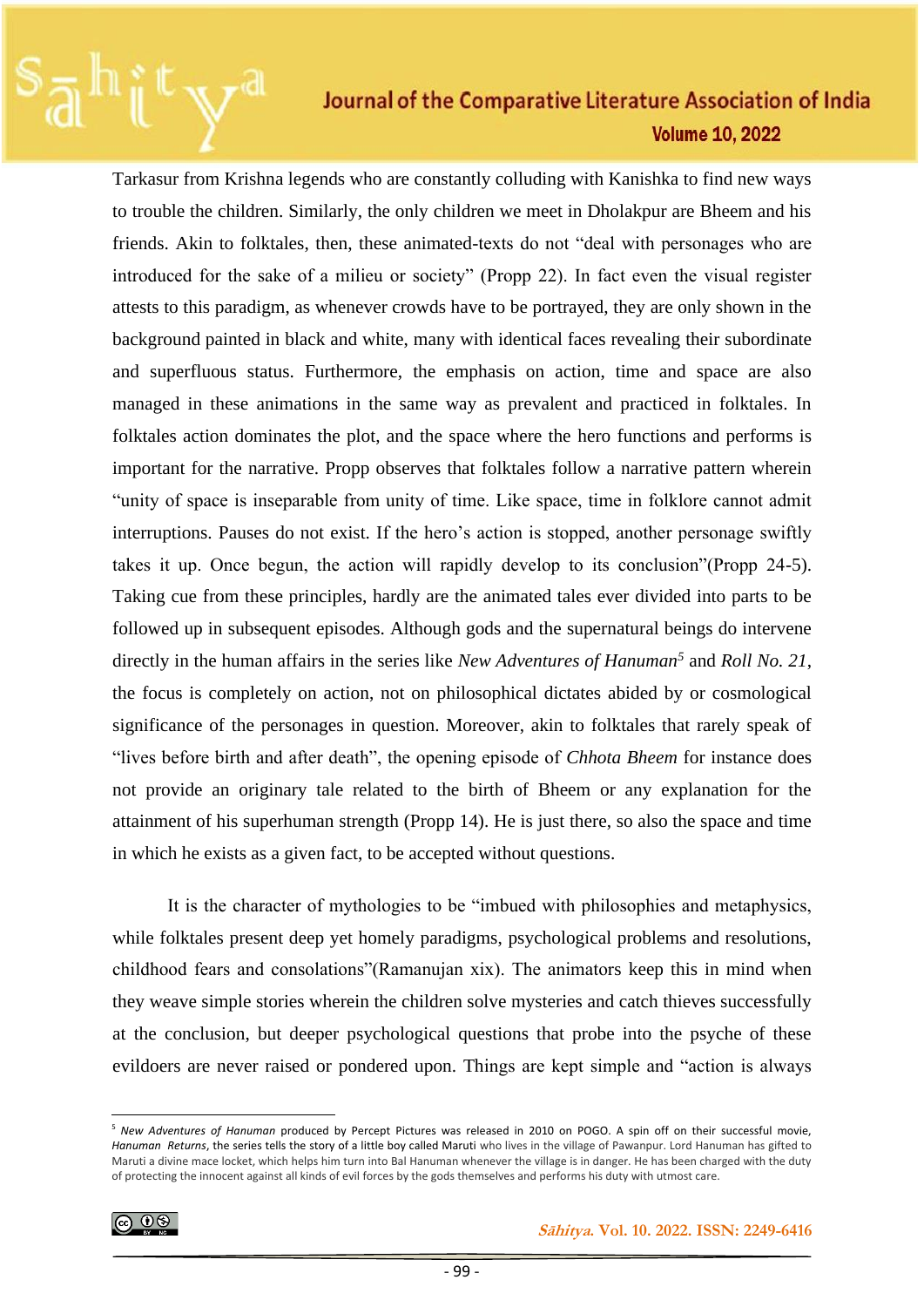performed physically, in space. Psychological novels based on the complexity of human interrelations, with dialogues, explanations, and so on, do not occur in folklore" or in the animated tales inspired by them (Propp 22). A change of heart is thus rarely observed as characters, reduced to types, fail to be introspective or self-reflexive in nature. "Folklore possesses not only artistic perfection but also a profound message" and the animations continue this tradition by swiftly drawing to a close with a moral to be handed down (Propp 14). Each episode is therefore imbued with poetic justice with the evil characters being rightly punished, humiliated and defeated. Lessons in ethical justice, civic responsibilities and moral dictates are clearly enunciated as the story ties up. Every time Bheem performs a noble task or exhibits a desired trait, the moral to be learnt from his behaviour is made explicit by way of a laudatory speech delivered by King Indraverma, (the reigning monarch of Dholakpur village) in front of the entire kingdom and Bheem is set up as an ideal to be admired and imitated. Similarly, Kisna's good deeds and exemplary behaviour is also recounted by choric figures at the end of each episode to drive home the moral lesson outlined in the tale. Explanations are offered to make things clearer wherever the need is felt. In *Ballu and Bhalu* episode of *Kisna<sup>6</sup>* , for instance, the two brothers, Balram and Kisna, get into trouble with a wild bear. Instead of beating him away, Kisna tickles the bear and teases him, with help of Toto, his talking parrot, and redirects it to the part of the jungle that is full of beehives where he would survive. At the conclusion Toto curiously asks the significance of Kisna's efforts to take the bear away when he could have easily beaten it up. This becomes an opportunity for Kisna to gently explain to all his friends who play the role of the surrogate audience, about the importance of treating animals with care and the need for protecting our environment. The "emotional and ideological content" of the animations thus echoes the wisdom of folktales on which they are fashioned (Propp 14).

Unlike folktales, the characters in the animated tales like *Chhota Bheem* and *Kisna* do have proper names, yet they are not characters with psychological depth and ability for growth but depict types taken over from the folktales themselves. Raju is the trickster figure,

<sup>6</sup> *Kisna*, an animation series that originally aired on Discovery Kids was launched in October 2014 and is produced by Ketan Mehta's Maya Movies Pvt. Ltd. It follows the story of a young boy Kisna who shares associations with Lord Krishna in terms of the way he is costumed and portrayed. Kisna is endowed with many super powers that help him fight against Raja Durjan, his arch rival and the wicked king of Anandhnagri, the rural village in which Kisna resides along with his parents, elder brother Balu (inspired by Balaram) and a host of friends with whom he shares several adventures and fights against evil forces and wrongdoers. In terms of its setting and language, the series tries to create a sense of antiquity

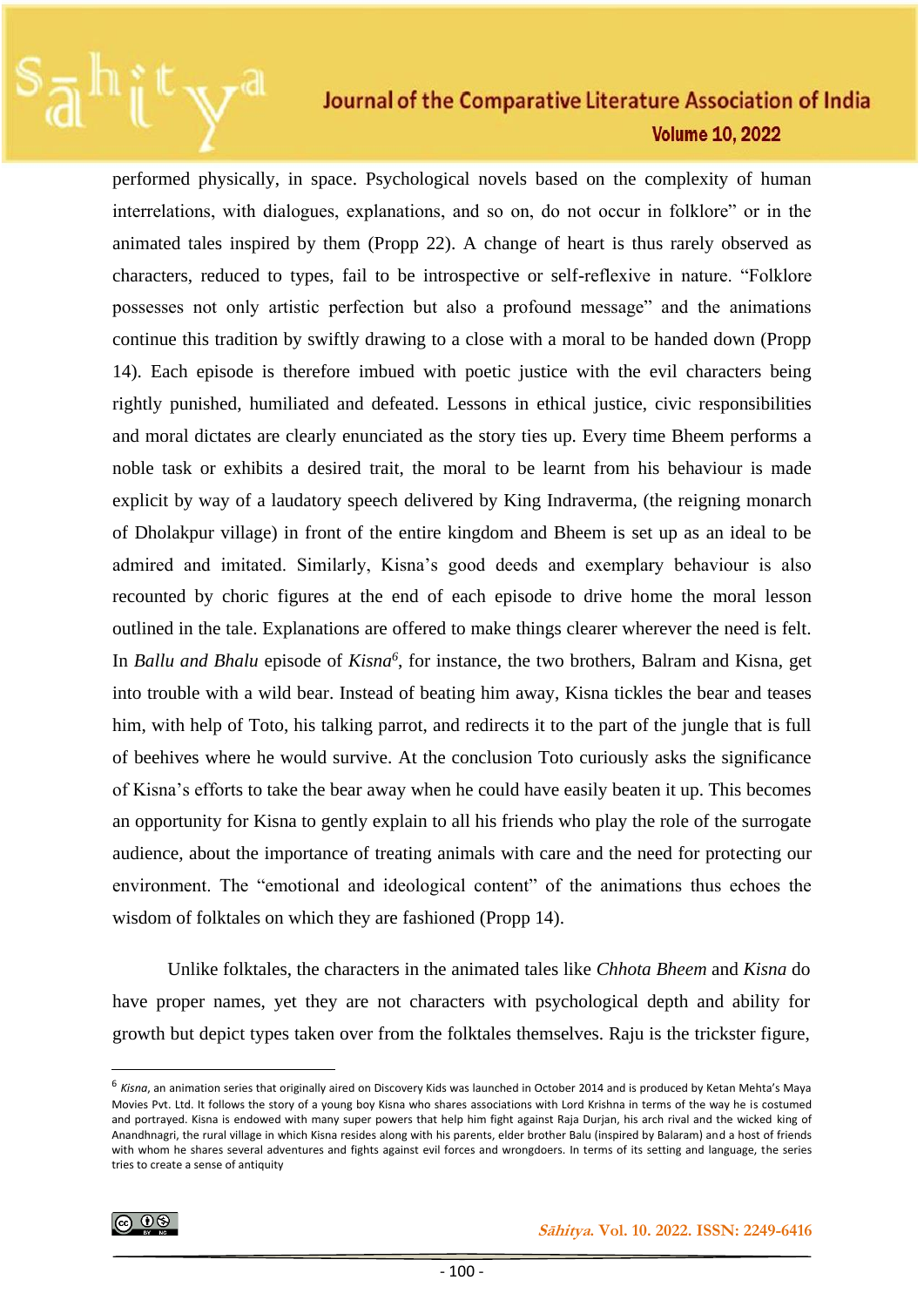naughty and always winning more by virtue of his good luck than actual merit, Chutki and Radhika typify the weakling figures who makes do with her superior intellect when adversity strikes, Jaggu and Toto are anthropomorphised animals inspired by takes like the Panchatantra and Indumati is the archetypal beautiful princess enamoured by the hero, the damsel in distress, waiting to be rescued by Bheem in every episode.

Ramanujan observes that folk tales "do not always follow an opening formula like 'Once upon a time' yet special phrases found only in folktales, like '...in a certain town' (Tamil) often mark the opening of the tales. These turn the key for our entry into a tale-world and a tale-time, and let us cross a threshold into another kind of space" (Ramanujan 461). This function is carried out by the locale in which animations are set, which marks a conscious break from everyday reality and makes the transition into the fantasy world extremely palpable. For instance, each story of *Chhota Bheem* is set in the fictional otherworld of Dholakpur. The environment of Dholakpur is flexible enough to flaunt a rural agrarian society headed by a monarch but lest we imagine it to be a pristine village, it also allows for contrasting figures of sadhus and scientists, daanavs and aliens to rub shoulders with each other within its radius. Ancient magical potions and futuristic gadgets vie with each other, and legendary weapons from the past reappear to compete with tools backed by futuristic science as boundaries between the past and the future, the local and the global and the urban and the rural are constantly renegotiated. Though Dholakpur is self-enclosed it is by no means isolated. The interaction between the local and global is extremely palpable and characters belonging to distant legends from foreign lands make frequent appearances in the narratives. Bheem often faces rivals such as Hercules in varied contests, and waves the Indian flag after winning against them. Such iterations highlight the strong affinities that the animators maintain with their national identity. Giving them added visibility, they wish to make the symbols of the Indian state recognizable features in the global animation industry. What is problematic however is that they tend to selectively supplant the Hindu identity as Indian and vice versa without making concessions for the multi religious and multi ethnic nature of the Indian populace.

This Hinduisation of the Indian identity extends to all aspects of the animations as although the geographical specificities of Bheem's Dholakpur, Kisna's Anandnagri or Maruti's Pawanpur are not provided, there is no doubt about them being located somewhere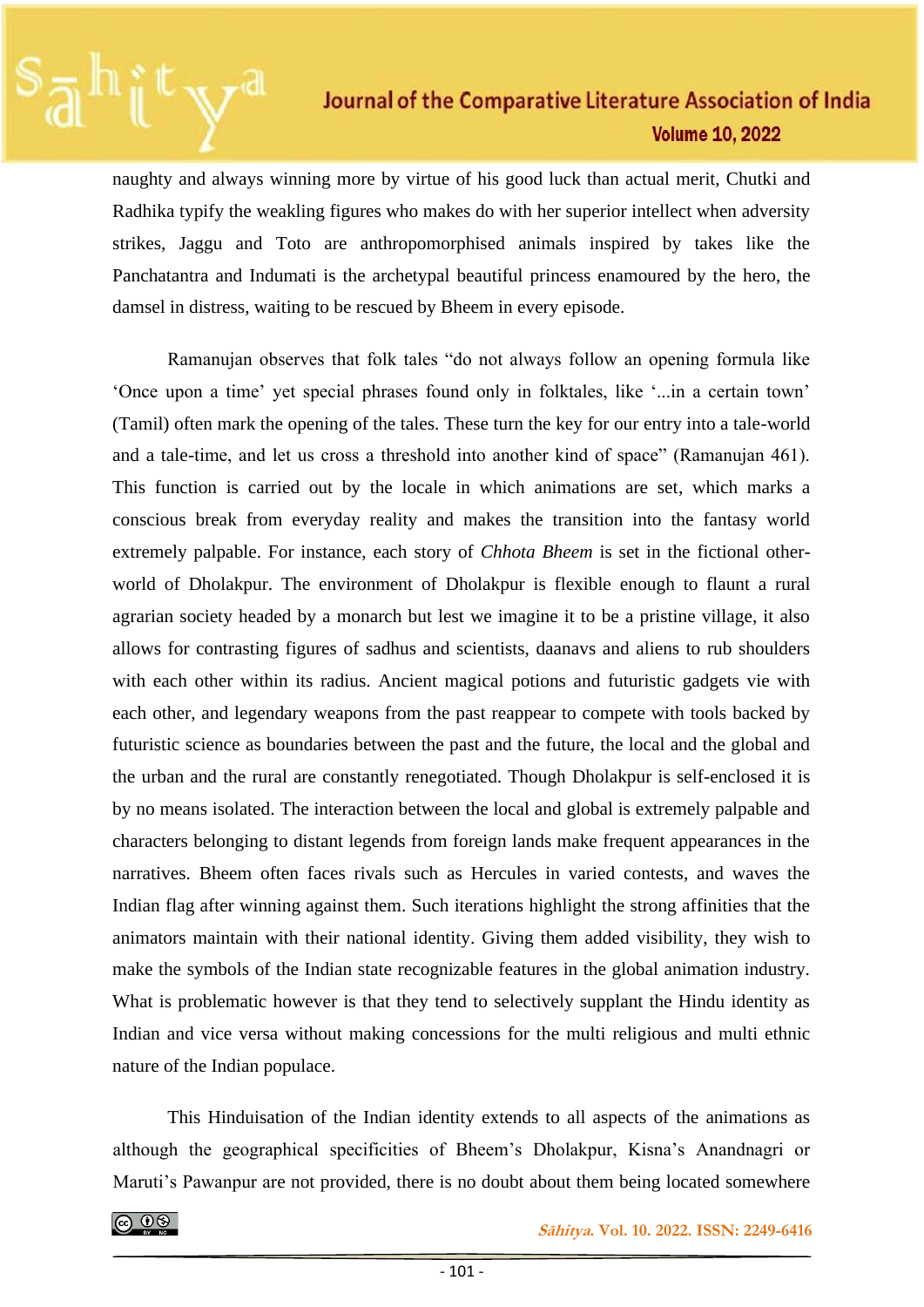in India owing to how their inhabitants dress, eat, or speak; the festivals they observe and the games they engage in all borrow from Indian ethos generally and Hindu culture specifically. Bull races, horse races and kite flying competitions, people dressed in dhotis and sarees, prevalence of belief in concepts such as *tapasya, tantrikvidya* and *yoga* all stress the Indianness of the community portrayed in the series. The intense patriotic fervour demonstrated by the protagonists in face of any competition from the outside serves to converge and conjoin their religious and national identity erroneously making Indian synonymous with Hindu. While the folktales of yore were rich expressions of the regional character of where they were born, these animations by contrast seem to be engaged in the manufacturing of a national character, on definite ideological and political lines that highlights the cultures of specific communities over the others.

With the focus on the figure of the child in these animated stories, the reversal of hierarchies is only to be expected. Figures of power within the family and in society at large are shown to be gullible and dependent on the children in a carnivalesque manner. Authority figures, like the king of Dholakpur, seldom achieve success without the help of Bheem and his friends, just as the evil Principal Kanishk (Kans) is never able to match up to the strength and wisdom of Kris and his band. Children become the saviours at the end of each tale, bullies always get defeated and kidnappers always lose. Following the logic of folktales ``fears are faced and resolved, anxieties roused and relieved" (Ramaujan 469). The animations therefore continue the task of entertaining as well as teaching life lessons through the use of metaphors. But beneath simplistic life lessons regarding honesty, courage, and righteousness are also encoded the norms that control and regiment people's behaviour in the society at large. These include not only a selective understanding of religious and national identity as pointed out above, but also specific formulations about gender roles. Most of these series, for instance, have male protagonists at their centre often relegating the subordinate roles of helper or dependents to the female characters present, cementing the patriarchal notions regarding power and hierarchy in this fictional world as well.

Using the form of the folktale can prove to be a tricky business also because while the modern day tales for children are moralistic and aim to teach them lessons in ethics, folktales are known to be irreverent towards gods and other authority figures at the same time. "In India, for instance, every official idea, however philosophic, like karma or maya or the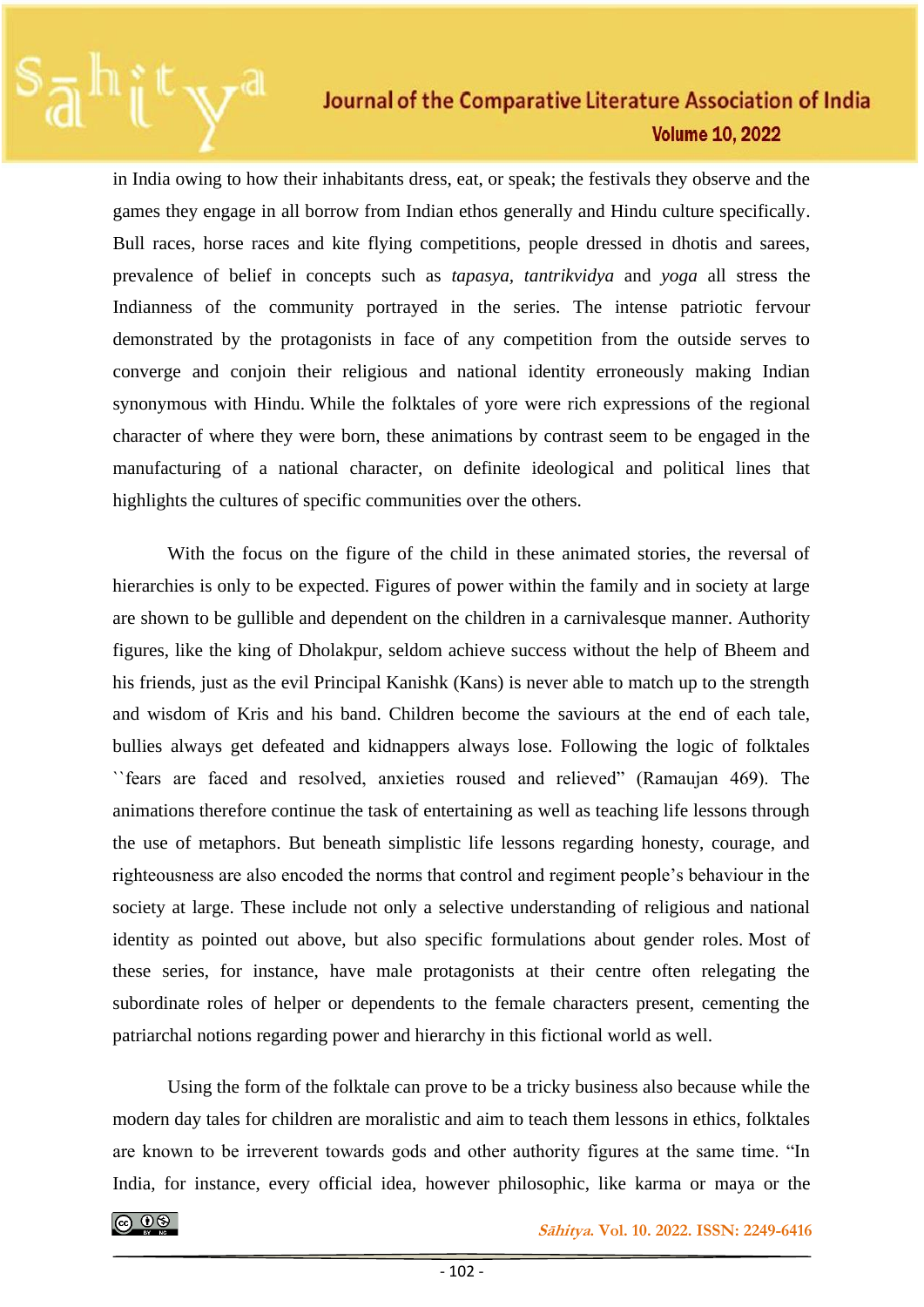sacredness of gurus, has its critique in oral satires. Gods, kings Brahmins -- doctors and officials, along with mothers-in-law, demons, robbers and other such terrifying beings, are all ridiculed" (Ramanujan 467). The balance between humour and moralistic tendencies required of children's literature and the irreverence embedded in folktales is established in a studied and precocious manner in the animation tales. The most intimate figure of authority for the child represented by the parents is undercut, as they are conspicuous by their absence in most of these series. The debate between listening to them and retaliating against them is evaded entirely by placing the child protagonists outside the structure of the family. At times parents are conveniently removed from the set up all together (*Roll No. 21*) or brought into the picture very rarely (*Chhota Bheem).* The absence of parental control enables the child protagonists to explore their surroundings fully and reach conclusions independently. But while the children are located in a self-enclosed imaginary realm, it does not free them from the burden of expectations or the influence of ideologies subscribed to by the adults belonging to the real world.

Influence of this reality is however reflected in a much more subtle and nuanced manner in their world of fiction. Ramanujan observes, "Folklore, contrary to romantic notions of its spontaneity or naturalness, is formal. It makes its forms visible. Identification and disidentification (of the listeners with the characters) have their triggers in the tales and happen at different stages of a tale" (Ramanujan 462). In the animation narratives the relatability of the audience and the child protagonists is similarly manipulated. The child is rewarded and punished according to the normative rules practiced by the society whereupon s/he is expected to follow the codes of conduct and moral dictates that are accepted by the majority.

Just as the folk stories appear to be casual entertainment on the surface, the narratives of these animations are also simplistic in nature but on a deeper level extremely stratified and satiated with value judgements about defining and distinguishing the right from the wrong. The manner in which these judgements are pronounced range from plain humour (making fun of characters like Kalia-the bully) to strict punishments (villains being beaten up by the hero/Bheem). The larger structures of authority and networks of power, moreover, remain unquestioned. For instance, the king might be gullible and in constant need of Bheem's help,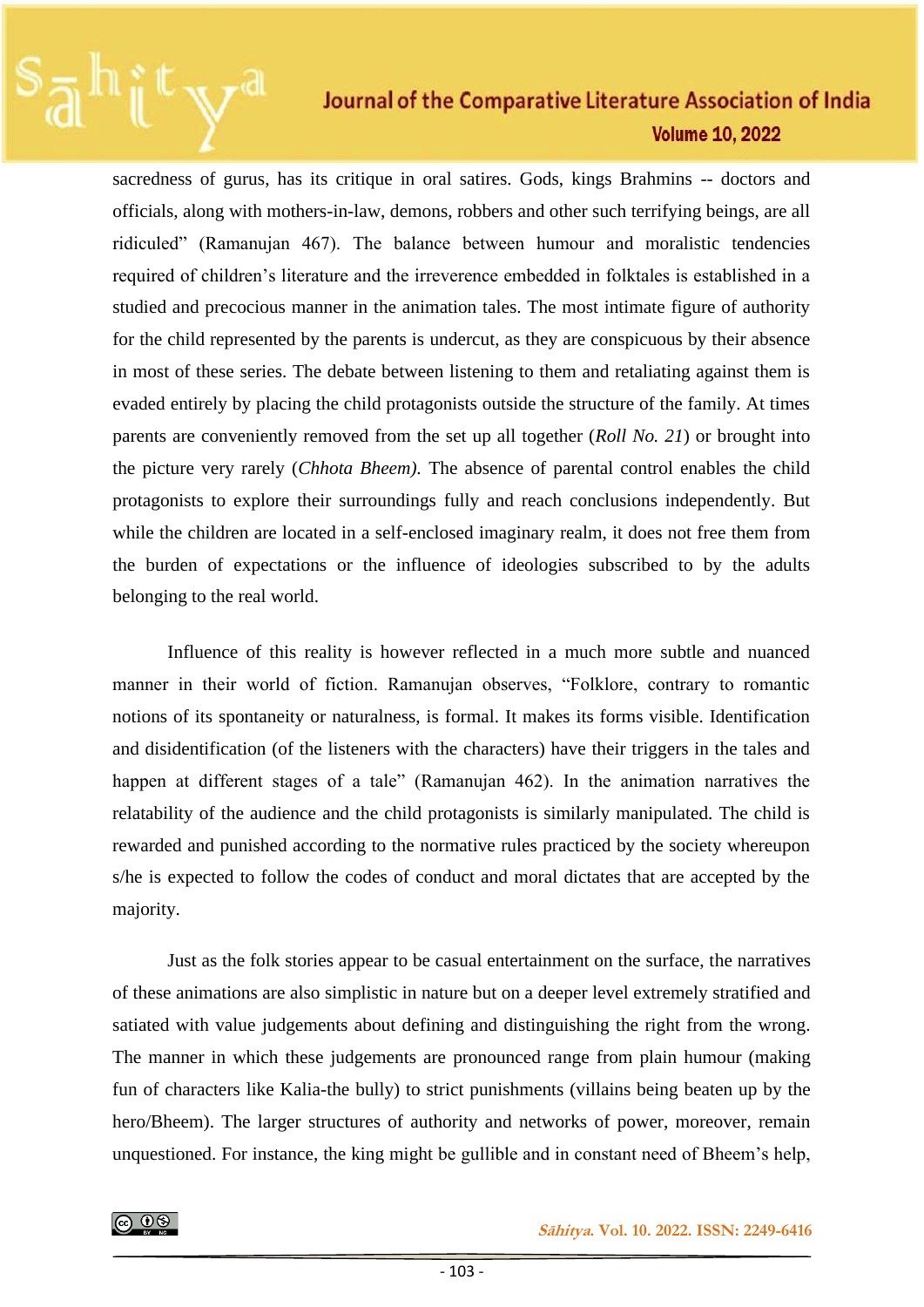yet Bheem and his friends who always step forward to correct king's mistakes never question the authority he exercises. Despite his obvious ineptitude no one dreams of disposing of him. Though at times making fun of the king adds humour to the tales, his position is never threatened nor does his incapability to rule the kingdom become an impediment to the love and respect that the character commands. The children never wonder why everyone should be at the beck and call of a single person, a monarch, especially one who is often mistaken in his judgements and leads them into life threatening situations. On the contrary, they replicate the social hierarchy in their own relationships as well. The differential manner in which they treat the young princess Indumati who is the same age as them and the humility she commands on their behalf is baffling as children are ideally meant to be free of social and class-consciousness. The status quo and power hierarchies relating to class structures are thus reproduced at multiple levels within the series.

#### **Divinising the Human, Humanising the Divine:**

Ramanujan comments that myths "by and large divinize the human '' and folktales "humanize the divine '' to bring the mythic characters closer to the audience. Animated tales with god-inspired heroes exhibit similar tendencies. Unlike Bheem and Arjun who are not graced with the status of gods in popular folklore, both Krishna and Hanuman are divine figures, and have a vast amount of literature and rituals surrounding them and are earnestly worshipped by their followers. The animations that turn them into modern day characters find a way out for balancing the divine and human aspects often by functioning on two levels simultaneously using the trope of forgotten identity. The gods leave behind their divine identities and all the memories associated with it as they step down to earth. Only in extreme moments of crisis can they revert to their divine selves but at all other times they are liable to make mistakes and be laughed at like all the other mortal characters that surround them.

The little blue boy in *Roll No 21* though ostensibly a reincarnation of Krishna never demands authority or reverence from his friends. Set in the contemporary times, Kris is pictured as a resident of the Mathura Anaath Ashram that is headed by an evil school Principal/Administrator Kanishk (a reincarnation of Kansa), an Asura in disguise who is always trying to bring the children to some harm. Kris has been sent to earth to protect these children but in his new avatar he is neither omniscient nor omnipresent like the deity and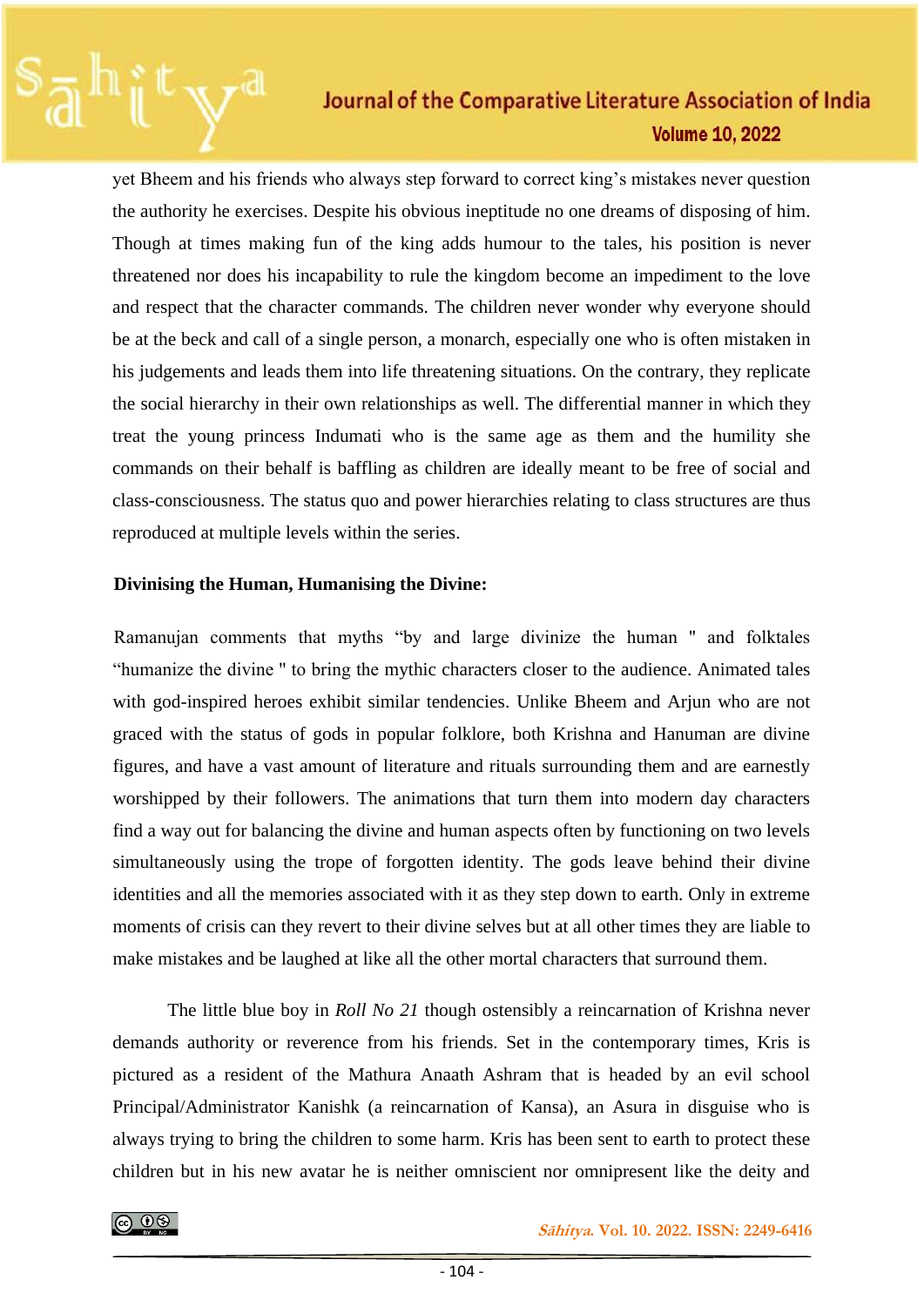needs help from other characters such as Sukhi (a reincarnation of Naarad), the caretaker to spy on Kanishk on his behalf. To the other children Kris is just another classmate. While some like him, others decidedly disregard him and even try to bully him. All his concerns are modern and contemporary as we watch him struggle with classes and homework like any regular kid. In the series therefore, Krishna, in the form of Kris, is humanised in order to make it easier for the audience to relate with him.

The tales about this boy who is sometimes identified as the eleventh avatar of Vishnu and goes on to combat aliens and undertakes time travel display innovations and creativity that only folktale narratives can afford.<sup>7</sup> While the universal battle between good and evil represented by Kris and Kanishk is extended from mythology, he harnesses the fantasies and fears of the modern audiences as well. The series therefore adds new threads to the *leela* of Krishna and the animated tales add to the repository of oral tales about the deity in turn affecting the viewer's perceptions about the god.

Significant is the way in which the concept of superhero intervenes in the very first episode of *Roll No. 21*. The first scene does not centre on the gods or their heavenly abode, but focuses on the immediate setting of the school where the children happen to be enjoying a TV show about a superhero called Agent Veer. Some of them are even dressed up like their favourite defender and all seem to enjoy imitating him. The episode begins with the children worshipping the superhero and ends with Kris helping out Agent Veer to save his friends who have been transposed inside the world of the television by evil Kanishka who wishes to trap them there for eternity. The superhero thanks Kris for all his assistance during the rescue and states, "you are a better superhero than I am." This shift does not come easily though. Since Kris has left the authoritative world of the epics behind his adversaries are no longer afraid of him. He gets beaten up and electrocuted by his rivals. If "in Hindu mythology the gods do not sweat or blink nor do their feet touch the ground," the animation narratives definitely side with the folk tales in which "the gods have bodies. They smell pee and shit" (Ramanujan). Kris is not unbeatable and all-powerful and gets tired at times, and occasionally expresses fear as well. But he eventually does bounce back to fight the villains

$$
\textcircled{\tiny{0}}
$$

 $<sup>7</sup>$  Lord Vishnu is generally understood to have taken on ten primary avatars or incarnations in which he has descended from</sup> the heaven to restore cosmic order according to the Puranas. Kris is here pitched as an extension of this tradition and a modern avatar of the deity.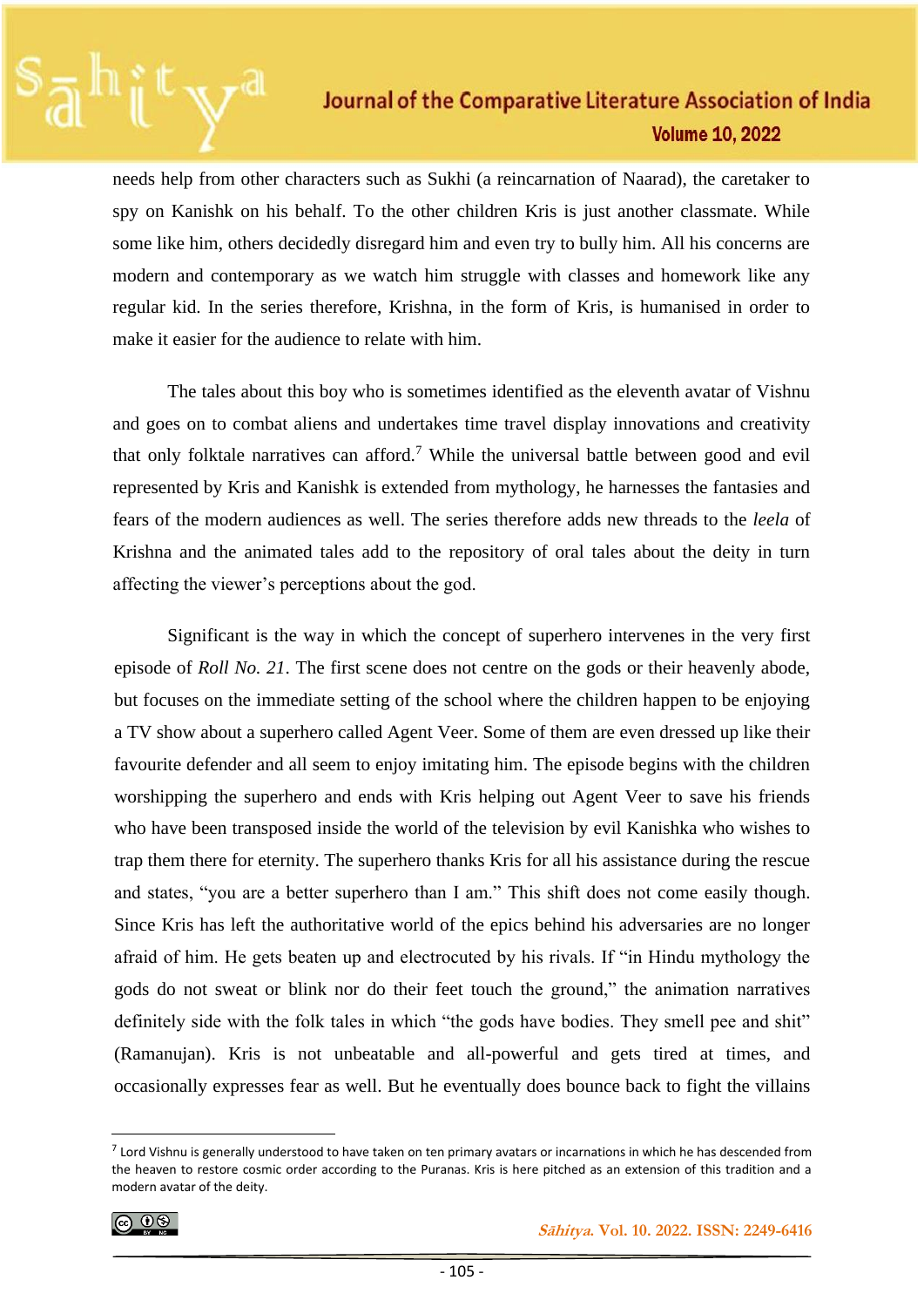with laser guns and other modern weapons rather than any identifiable superpowers. Only then does he receive the compliment of being a better superhero than Agent Veer. The show announces Kris as the new and a different kind of a hero, who is both divine and human, magical and common, ancient and contemporary, all at the same time. The attempt is to pitch this new character into the mould of the superhero with his mythic associations setting him apart from his western counterparts.

With the character of *Chhota Bheem* however, even this limited connection with the divine is decisively broken off. The creators of Bheem were well aware that with this character, they were marking a big shift in the narrative pertaining to the existing animated series. "Characters from mythology had enormous pull but they were available to everybody else" remarks Chilaka, the creator of Bheem. "I decided to pick the character and put him in a different set-up, era, time zone . . . with different friends, thereby making him more fun" (Khandekar). Unlike Kris, for whom allusions to divinity remain alive to some extent, Bheem uses only the name of the mythic character and no backstory is offered to explain away his superhuman strength. He enters the stage as a secular agency and continues to function in that capacity never being raised in stature to match up to the divine. The allusions to the epic are ample; Bheem is fond of eating, his favourite food being ladoos, his strength is comparable to the mythological prototype despite his being only a small child and his rival from the neighbouring village is called Kichak, drawing on the Kichak-vadh episode from the *Mahabharata*. Yet, in the fictional village of Dholakpur, along with a new set of friends, the status of Bheem is greatly altered. While in the *Mahabharata* he is just one of the Panadavas, secondary in importance to his other brothers, in the series he always emerges the sole saviour of Dholakpur. His tales are entirely new and he is a secular character devoid of any godly markings or royal lineage.

The episodes or films where the gods make their appearance such as *Chhota Bheem and Ganesha, Chhota Bheem and Hanuman and Chhota Bheem and Krishna* to name a few, are the most pertinent examples of folkloristic tendencies of *Chhota Bheem*. Gods are not imagined/treated as higher beings who command reverence, but fulfil the roles of allies or competitors. They participate in the struggles faced by Bheem and Bheem's agency is not diminished by their presence. They are brought down to the human scale by their engagement in activities that affect the mortals whereas Bheem is raised in status as he emerges as the

 **<u>C**  $\frac{1}{2}$   $\frac{1}{2}$   $\frac{1}{2}$   $\frac{1}{2}$   $\frac{1}{2}$   $\frac{1}{2}$   $\frac{1}{2}$   $\frac{1}{2}$   $\frac{1}{2}$   $\frac{1}{2}$   $\frac{1}{2}$   $\frac{1}{2}$   $\frac{1}{2}$   $\frac{1}{2}$   $\frac{1}{2}$   $\frac{1}{2}$   $\frac{1}{2}$   $\frac{1}{2}$   $\frac{1}{2}$   $\frac{1}{2}$   $\frac{1}{2}$   $\frac{1}{$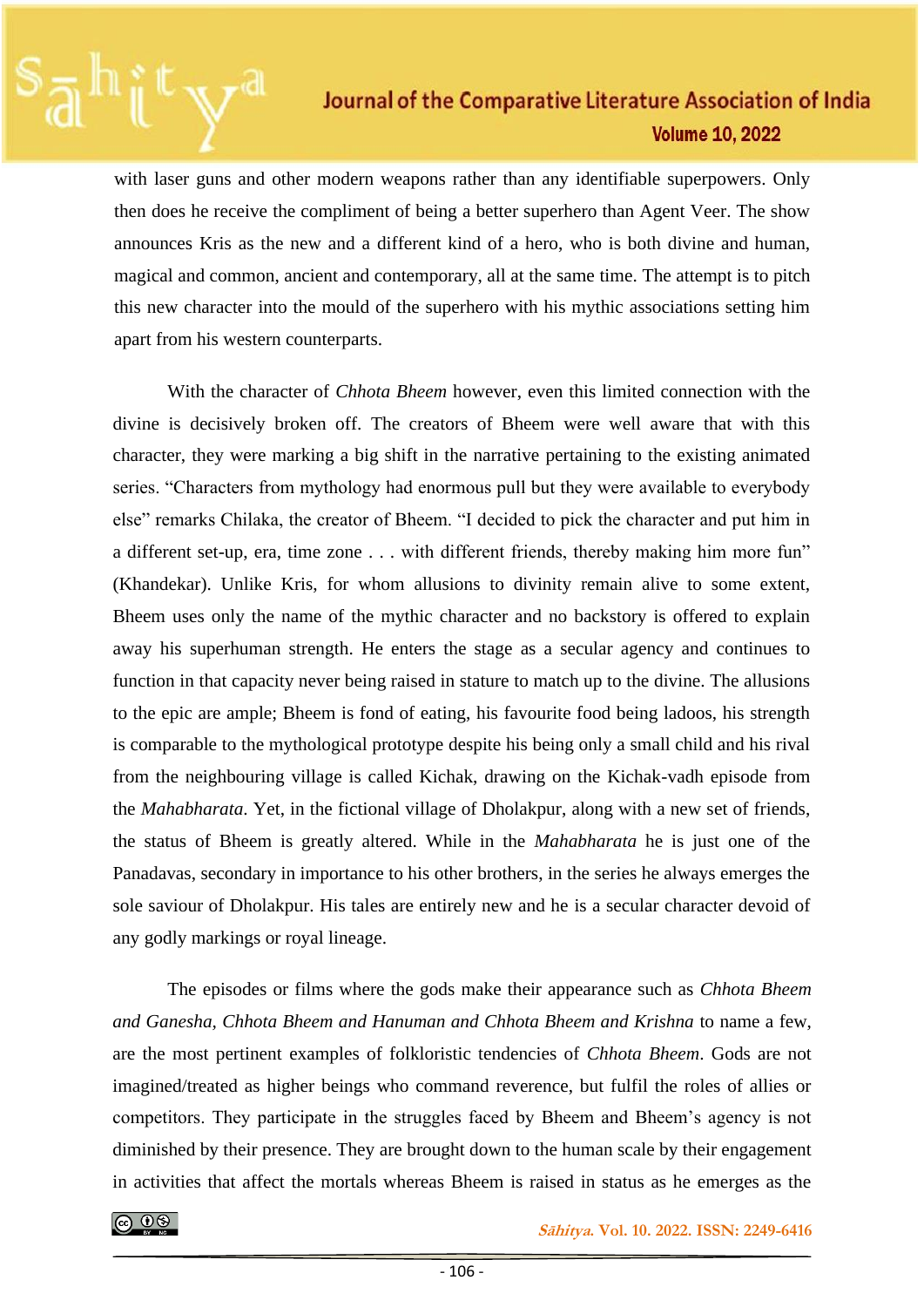mortal who is capable of putting an end to all evil. He does not depend on Ganesha or Kahna or the host of other deities who appear to fight beside him and even in their presence he emerges as the sole hero. The power of the gods does not take away from the importance accorded to the secular character of Bheem who exercises equal freedom to act independently in these narratives. Bheem's behaviour towards the gods is not always reverential or even friendly and throwing them a challenge to test their mettle is neither out of the ordinary nor considered hubristic. For instance, when Kanha makes an appearance, he has a constant tussle with Bheem and has to repeatedly prove himself to be accepted and permitted to become a part of Bheem's adventures.

Since Hanuman, Krishna and Ganehsa appear as divinities in these telefilms and not simply as fictional characters that have associations with the gods, the particular narratives where Bheem interacts with them thus serve to add new stories to the already existing folklore surrounding these deities and enhance the child narratives surrounding them that occupy an important place in public culture. In this manner, these films create new myths while challenging, altering and moulding existing myths as well as reorient the young viewers' understanding about these divine figures.

While portraying the gods, folk narratives associated with them are continually invoked in these telefilms. For instance, in *Chhota Bheem and Kanha* everywhere Kanha travels with Bheem, the evil soldiers that pose a threat to the duo involuntarily fall into a stupor in keeping with the legend about the deity's birth that recounts a story about the guards losing consciousness in order to afford Kanha's father the opportunity to move him to safety away from his evil uncle. Similarly, the portrayal of Ganesha also takes us further into the world of folklore as his immense love for laddus is given prominence in the film in keeping with the folk beliefs and child narratives associated with the deity. The divide between the world of oral folklore and fictional digitale is thus blurred and made permeable making the former interact and comingle with the latter to create new folklore.

Lately a significant tendency which is taking shape is that more than just establishing these animated texts in the Indian popular domain, international locales are also being exploited as the heroes like Bheem and Kris travel to various countries all over the world in their narratives. Since Indian animation is trying to establish itself in the global market, to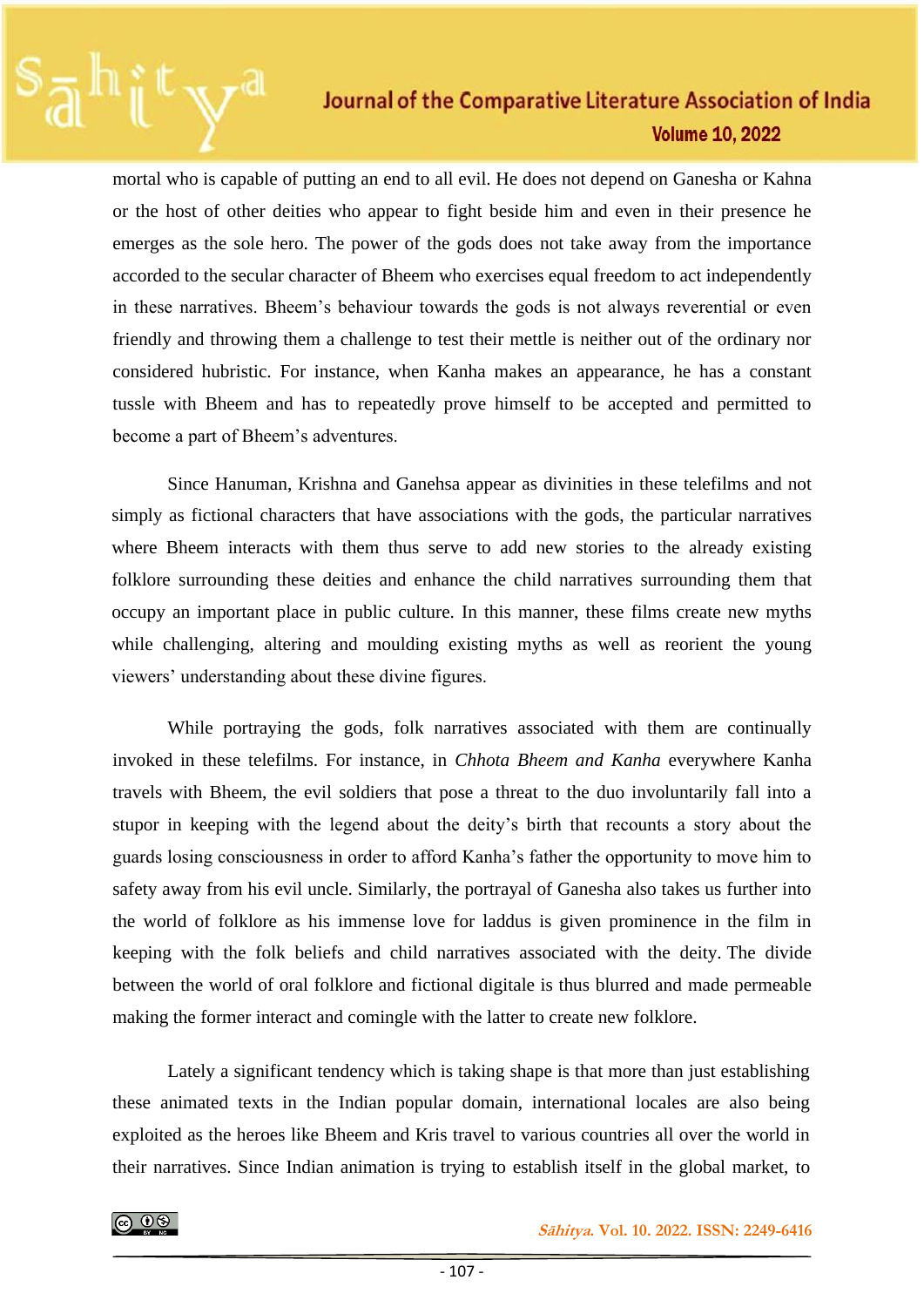widen the scope of the series and extend its engagement with folklore of origins other than India, multiple narratives surrounding Bheem's travels to different parts of the globe have been recounted especially in feature length episodes of the series. The adventures of Bheem take him to a myriad of destinations ranging from Japan, Africa, Egypt, Nepal, Bali, and Iran to name just a few. These international ventures undoubtedly help the creators connect and interact with a huge diasporic audience. These narratives become a pretext to experiment with not only a new visual register encoded in a distinctive architectural background or unique clothing styles that characterise these communities; but also to allow Bheem to dabble into the legendary pasts associated with these places. In keeping with his own timeline, Bheem does not explore these destinations as they exist in the modern day but only as they might have existed in the mythic past, and encounters many legendary heroes whose adventures he partakes of. For Indians living abroad, these series provide tales of hybridization wherein they can witness an interaction between the culture of the homeland and the culture that they now inhabit.

While these tales create a cultural hybridity by bringing diverse sources together, "Nederveen Pieterse (1995: 57) observes, 'hybridity raises the question of the terms of mixture, the conditions of mixing and mélange'" (Storey 117-8). In *Chhota Bheem and the Throne of Bali,* the most ambitious venture of Green Gold animations till date, Bheem's vacation to Bali turns adventurous as Bali comes under attack by the evil spirit Rangra. The conflict between Rangra and Barong is one of the most popular legends of Bali. The film exploits the traditional symbols that are used to portray these characters and the plot enables Bheem to become a part of this mythic tale. While elements of the legend are deftly adapted to the animation mode with appropriate visual symbols, the prominence accorded to Bheem in the narrative framework invokes a subtle hierarchy placing the host communities in subordinate positions by highlighting their dependence on Bheem. The subtle implication of the superiority of Indian/Hindu culture and Indian hero is not lost to the Indian audience who are expected to root for Bheem and identify with him. In the guise of multicultural and eclectic explorations, the series thus tries to push forth in a thinly veiled manner, a particular cultural hegemony glorifying Hindu culture. These tales thus become "articulations of local cultures in global environment leading to invigoration of local cultures" (Ranganathan 18).

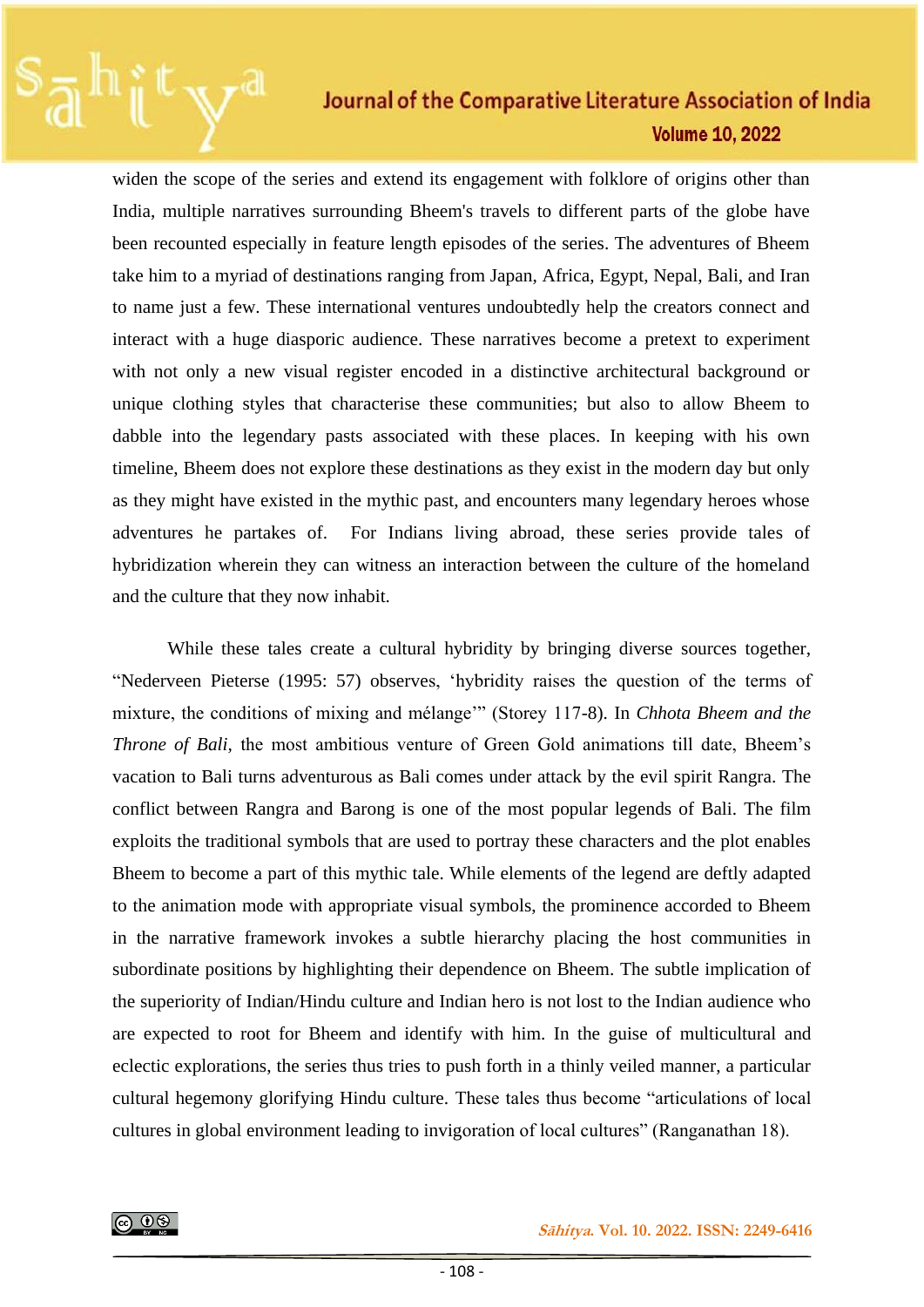Another feature, which sets narratives like Bheem aside, is the manner in which they bring in modern day myths into the fold of the fictional worlds created in them. In one of the episodes, titled *Einstein Bheem* the story of Einstein's formulation of his famous equations becomes a fantasy of time travel as Einstein reaches Dholakpur by feeding the wrong equation into his watch. It is with the help of Bheem and his friends that he is able to protect the gadget from being misused by a rather greedy Kalia and go back to the future. Bheem and the children of Dholakpur thus share the credit of his discoveries. Even in the absence of such visits from the future, Dholakpur is not to be understood as divorced from scientific advancements. The figure of Professor Dhoom Ketoo, who is a brilliant scientist and invents fabulous gadgets, along with the visitations from the other worlds (in episodes like *Chhota Bheem vs Aliens*) take the series towards the realm of science fiction at times.

The relationship between the world of Dholakpur and science is however a little strained. Contrary to expectation, the scientist is not the innovator who explores fresh avenues and realizes new potential in the things that surround us. Dhoom Ketoo is a case in point. Though his inventions are astounding they often malfunction or get manipulated in the hands of the mischief makers till Bheem and his group intervene to make things right. Resultantly, a far cry from being the saviour, the scientist is not a visionary but a vulnerable and weak persona and the darker side of his scientific experimentation is never too far from sight. The initial charm and awe that scientifically invented gadgets generate in children is thus undercut by emphasising the dangerous and harmful uses that they can be put to. On the other hand, the Sadhoos and other religious heads, even kind witches and fairy godmothers are the figures whose advice are sought and often prove helpful. The children routinely seek help from characters such as Dhooni Baba, who assists them through his higher wisdom and supreme knowledge each time they are unable to solve a problem and find themselves ignorant about the past, the awareness of which usually holds the key to defeating their rivals. With each such encounter, mythopoesis is initiated and another legend is added to the annals of the fictional Dholakpur that eventually evolves as a place with an expansive history, umpteen legends and distinct geographical features. Gods from the Hindu pantheon mingle with fictional kings of Dholakpur in these stories of the past. Propp observes, "folklore is a living art that is "incongruous with new attitudes, tastes, and ideology." It enters "into contradiction with itself, and such contradictions are always present" (Propp 8).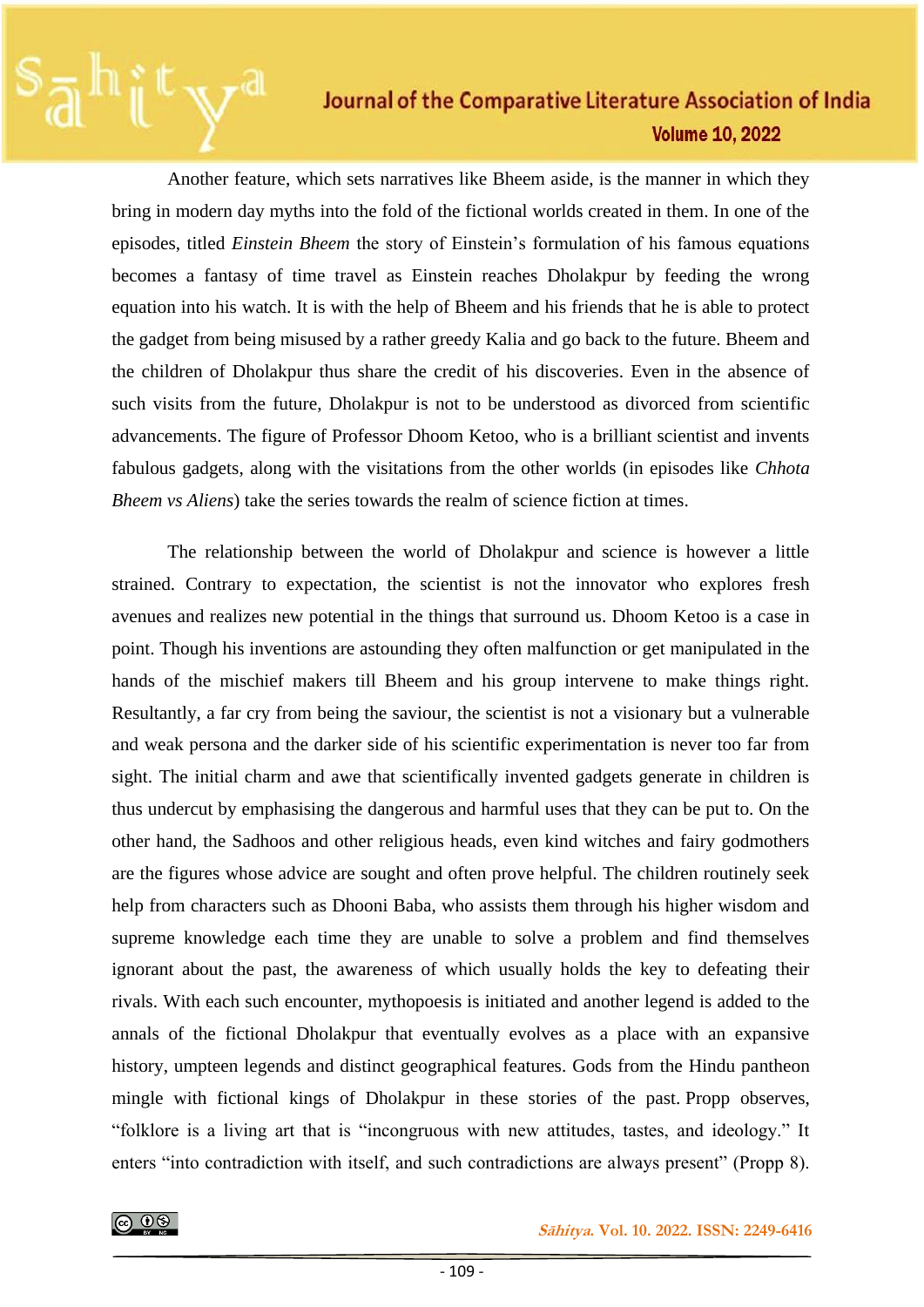The competing knowledge systems that are pronounced in the animation narratives are characteristic of this trait of folklore where contradictions and multiple versions are allowed to co-exist. Though a hierarchy between these alternate systems of knowledge is implied, a clash between the two paradigms is always avoided and Bheem is never asked to pick one over the other exclusively and overtly.

#### **Conclusion:**

The revival of folktale in its pristine form is neither possible nor desired. Handu argues, "Modernization, new technology and innovations are giving rise to new folklore and new traditions. Mass media was at first seen as destroying the purity of folklore and oral traditions but it soon turned out that mass media is in fact becoming a new carrier of folklore and the retellings of films, and soap operas, and other genres are changing the temporal boundaries of folklore rather than destroying its content or purity" (Handoo 7). Folklore is characterised by growth and the animations that have been analysed in this paper provide a niche for certain forms of folklore to prosper in a new environment. The animations are thus creating what Ramanujan calls "secondary orality" where oral presentations are possible "without face-toface communication" (465). With 24 hour transmission on various channels through the television sets in every home, animation is successfully filling the gap that the modern set up had engendered by churning out new stories for the children. The kind of texts produced using the medium of animation imbibe the spirit of folktales and perform the function of humanizing machines in this period of increased mechanisation and it is for this reason it would be both pertinent and useful to refer to these animated tales as "digitales."

#### **Works Cited**

"Ballu and Bhallu." *Kisna*. Dir. Ketan Mehta. Prod. Cosmos Entertainment and Maya Digital Studios. Discovery Kids, 2014- Present.Television.

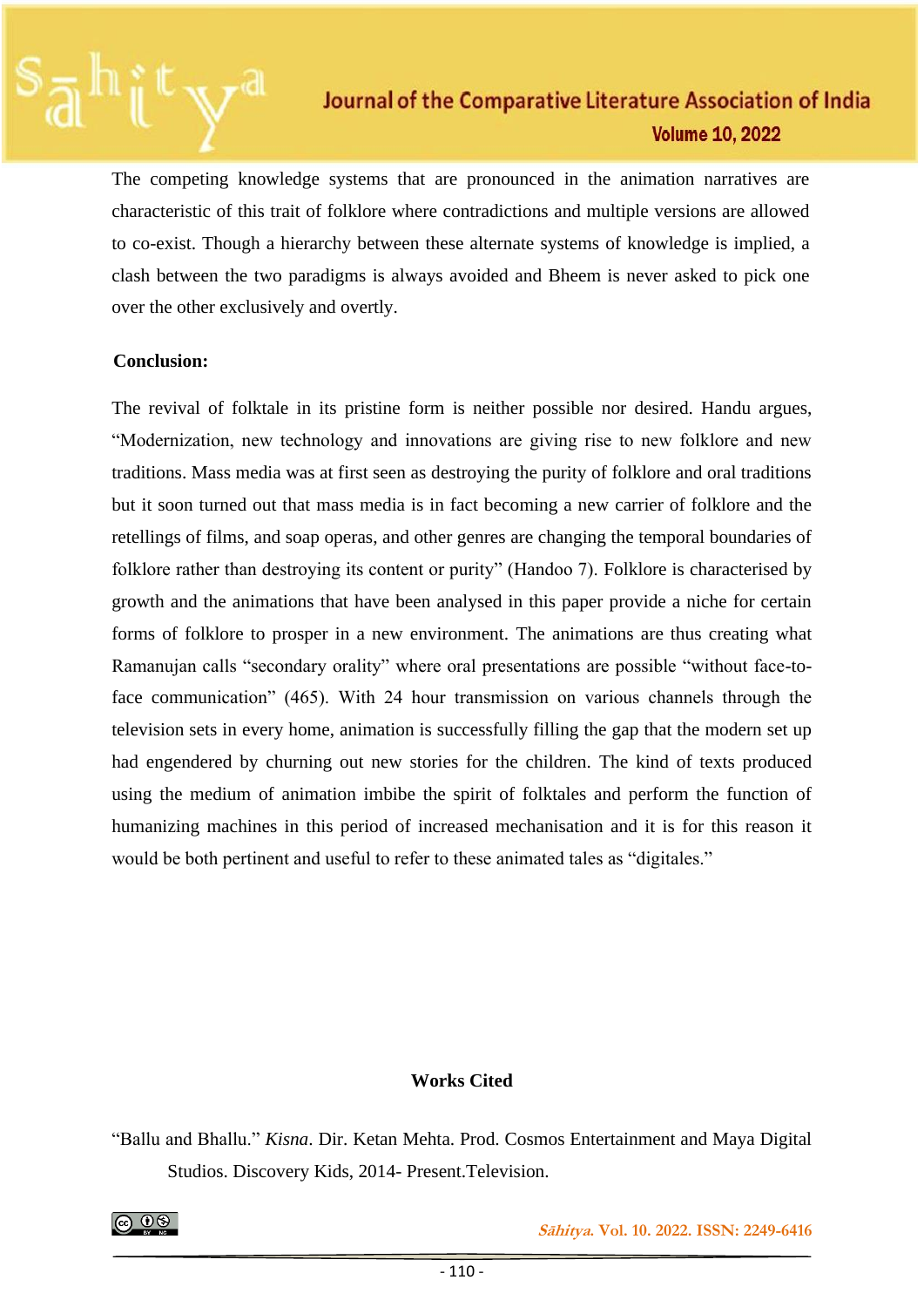- *Chhota Bheem.* Prod. Green Gold Animation and Turner International. Green Gold Animation, PogoTV, 2008- Present. Television.
- *Chhota Bheem and the Throne of Bali*. Dir. Rajiv Chilaka. Prod. Green Gold Animations. Yash Raj Films, 2013. Film.
- *Chhota Bheem- Mission Mangalyaan. Chhota Bheem.* Dir. Rajiv Chilaka. Prod. Green Gold Animation and Turner International. Green Gold Animation, Pogo TV, 2008- Present. Television.
- *Chhota Bheem vs Aliens. Chhota Bheem.* Dir. Rajiv Chilaka. Prod. Green Gold Animation and Turner International. Green Gold Animation, Pogo TV, 2008- Present. Television.
- Deva, Indra. "The Future of Folklore in the New Millenium." *Folklore in the New Millennium.* Ed. P. Chenna Reddy and M. Sarat Basu. New Delhi: Research India Press, 2004. 1-5. Print.\
- "Dholakpur Ka Athletics ." *Chhota Bheem.* Dir. Rajiv Chilaka. Prod. Green Gold Animation and Turner International. Green Gold Animation, Pogo TV, 2008- Present. Television.
- Earnst & Young. *In*-*focus: Children's Genre in Television. boxofficeindia.co.in.* Box Office India, 21 July 2012. Web. 12 June 2015.
- "Einstein Bheem." *Chhota Bheem*. Dir. Rajiv Chilaka. Prod. Green Gold Animation and Turner International. Green Gold Animation, Pogo TV, 2008- Present. Television.
- Handoo, Jawaharlal. "Folklore and Modern Indian Society." *Folklore in the New Millennium.* Ed. P. Chenna Reddy and M. Sarat Basu. New Delhi: Research India Press, 2004. 6-13. Print.
- "India's Biggest Toon Success: Chhota Bheem" *Animation Boss* http://www.animationboss.net/www.animation-boss.com/cartoon\_100713.html. Web.
- *Kisna*. Dir. Ketan Mehta. Prod. Cosmos Entertainment and Maya Digital Studios. Discovery Kids, 2014- Present.Television.
- Khurana, Kireet. "Empowering Indian Animation: Kireet Khurana Analyses the Indian Scenario." *Cinema in India.* 2.4 (2003): 12-5. Print.

|ര ⊕®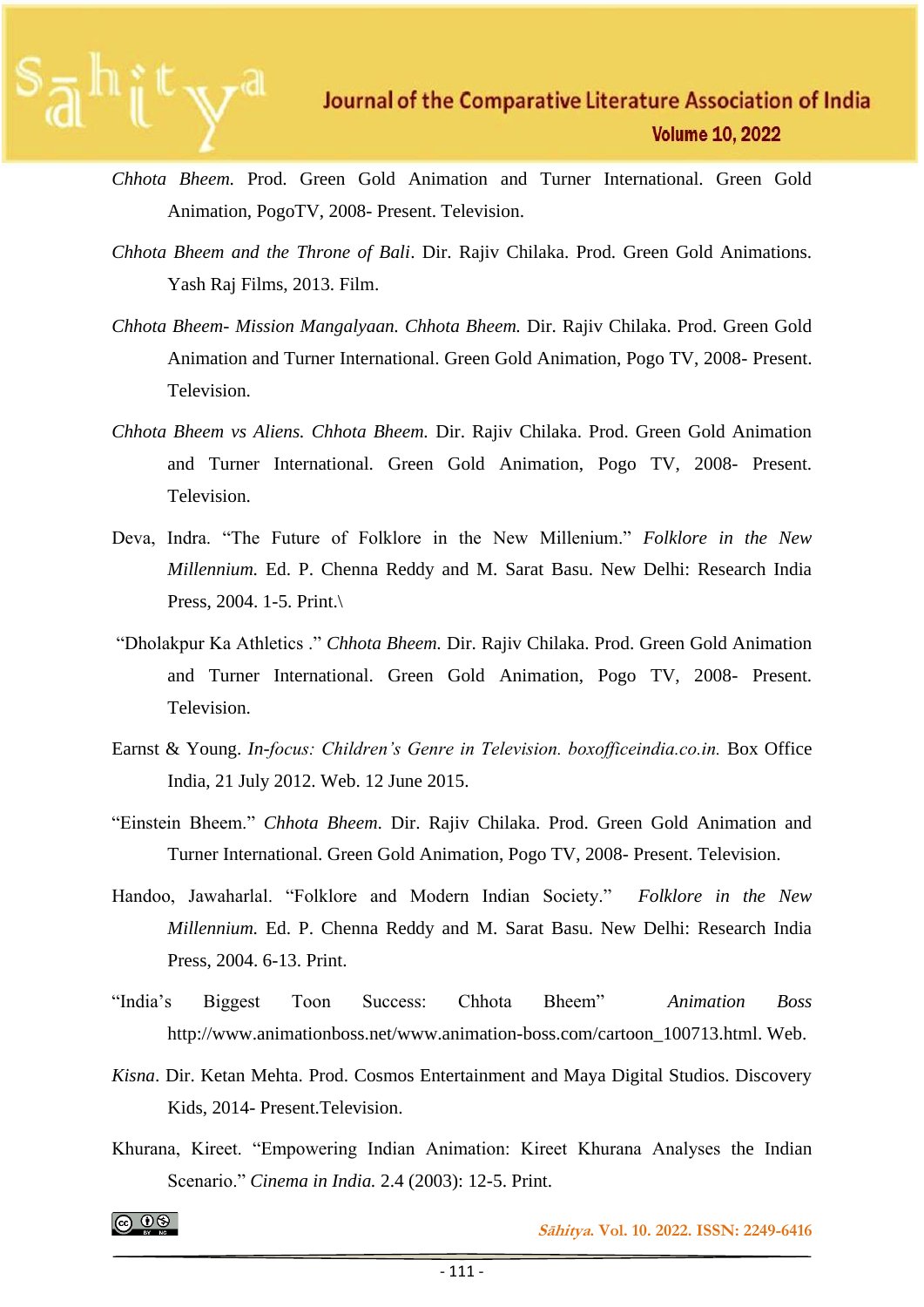- Nanavati, Rajendra N. *On Secondary Tales of the Two Great Epics.* Ahemdabad: Shri Ramanand Printing Press and L. D. Institute of Indology, 1982. Print. L.D. Series 88.
- *New Adventures of Bal Hanuman.* Prod. Percept Pictures Company. Pogo, 2010-2011. Television.
- Propp, Vladimir. *Theory and History of Folklore*. Trans. Ariadna Y. Martin and Richard P. Martin. Ed. Anatoly Liberman. Theory and History of Literature Vol V. Minneapolis: U of Minnesota P, 1997. Print.
- Ramanujan, A.K. Foreward. *Folktales of India* . Ed. Benda E.F. Beck, Peter J. Claus, Praphulladatta Goswami, Jawaharlal Handoo. Delhi: Motilal Banarsidas Publishers, 1989. xi-xxi. Print.
	- ---. Introduction. *Folktales from India.* New Delhi: Viking by Penguin Books, 1993. Xiiixxxii. Print.
	- ---. "Tell it to the Walls." *India Briefing* (1992). Rpt. *The Collected Essay of A. K. Ramanujan*. Ed. Vinay Dharwadker. New Delhi: Oxford UP, 2004. 463-484. Print.
	- ---. "Telling Tales*." Daedalus, Journal of the American Academy of Arts and Sciences*  (1989). Rpt. *The Collected Essay of A. K. Ramanujan*. Ed. Vinay Dharwadker. New Delhi: Oxford UP, 2004. 448-462. Print.
	- ---. "Towards a Counter-system: Women's Tales." *Gender, Genre, and Power in South Asian Expressive Traditions* (1991). Rpt. *The Collected Essay of A. K. Ramanujan*. Ed. Vinay Dharwadker. New Delhi: Oxford UP, 2004. 429-447. Print.
	- ---. "Who Needs Folklore?" *South Asia Occasional Paper Series* (1988). Rpt. *The Collected Essay of A. K. Ramanujan*. Ed. Vinay Dharwadker. New Delhi: Oxford UP, 2004. 532-52. Print.
- Ramaswamy, Sumathi, ed. *Beyond Appearences? Visual Practices and Ideologies in Modern India.* New Delhi: Sage Publications, 2003. Print. Contributions to Indian Sociology Occasional Studies 10.
- Ramnath, Nandini. "Myth versus Reality." *Live mint*.*com*. Mint Newspaper, 31 Oct 2012. Web. 12 June 2015.